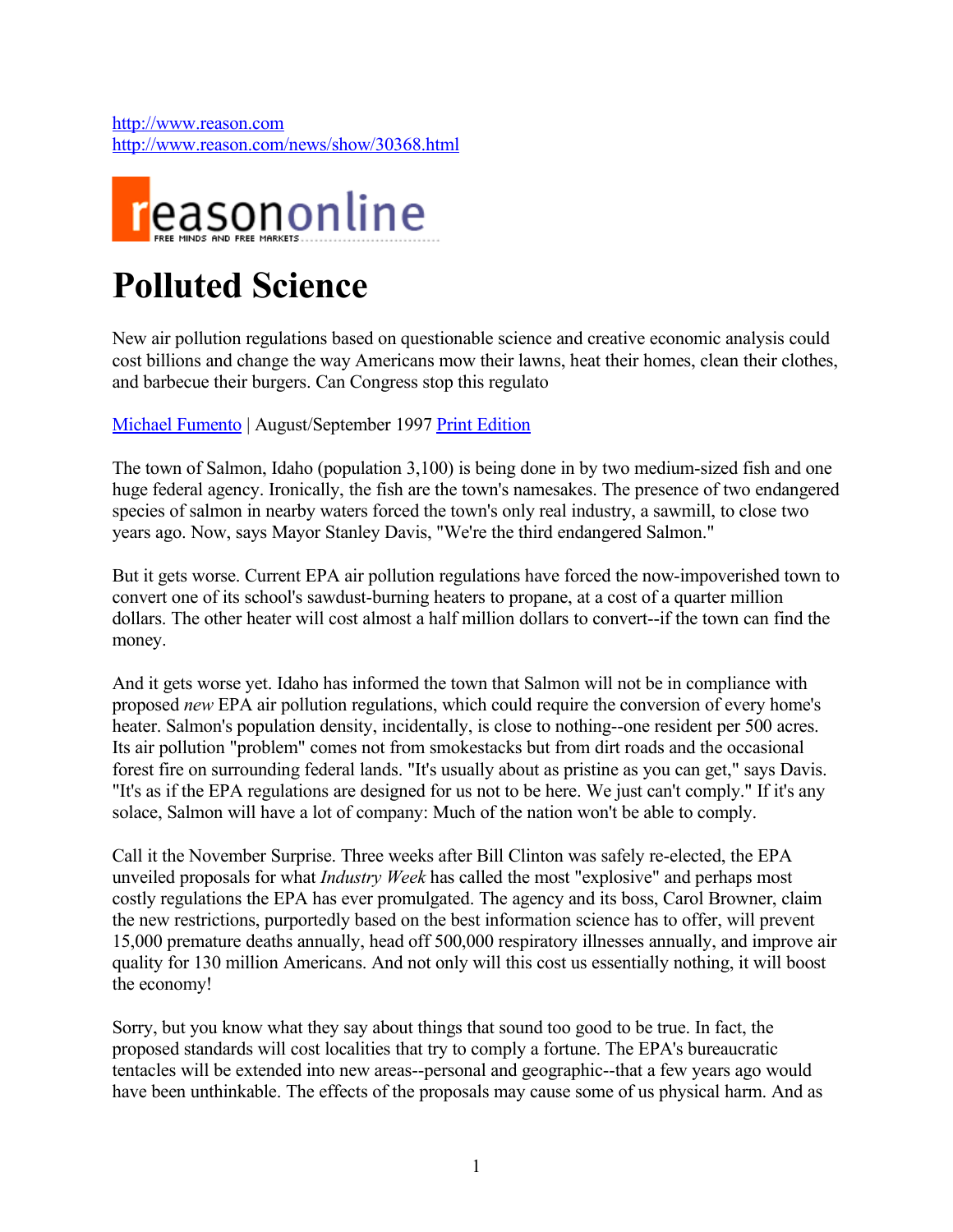far as the science is concerned, the EPA's position is so meritless that one of the nation's leading air pollution experts has called it the equivalent of "witchcraft."

The proposed standards, which the EPA intends to impose in final form in July and start enforcing in 2002, would become part of the National Ambient Air Quality Standards of the Clean Air Act. They are aimed at reducing two types of pollution.

The first is particles in the air, called particulates. Particulate matter, abbreviated as PM, can be solid or liquid. It can be emitted directly, or it can be formed when gaseous pollutants (called "precursors") react. One common way of categorizing PM is by size. Thus "PM10" includes particles 10 microns wide or smaller. (A micron is a millionth of a meter, or one-hundredth the width of a human hair.) While the EPA now regulates only PM10, the new standards would also specifically regulate "fine particles," 2.5 microns wide or less, called PM2.5. Most PM2.5 comes from the precursors sulfur dioxide (largely from power plants and factories) and nitrogen oxide (mostly from power plants, factories, and vehicles). When these chemicals combine with oxygen, they are transformed into fine particulates.

The second type of pollution is ground-level ozone, better known as "photochemical smog." Ozone is formed when two different precursor gases, nitrogen oxide and volatile organic compounds, or VOCs (mostly from vehicles but also from paints, barbecues, and industrial processes such as baking and dry cleaning), mix together and are "cooked" by sunlight.

The EPA readily admits, and has published data that clearly show, that the levels of all these pollutants are already dropping, as you can see from Table 1. The agency's annual report, released in December, showed that all six of its target pollutants, including ozone and particles, have been declining steadily for 10 years. Overall, the measured pollutants have decreased nationally by almost 30 percent, even as population has increased by 28 percent, and vehicle miles by 116 percent.

So why the new action? Because the American Lung Association sued the EPA on the grounds that the 1970 Clean Air Act says the administration must review its criteria every five years, and the EPA had not done so for particulates. The ALA won, but all it earned was a review. Nobody ordered the EPA to set a new, tighter standard; that was the EPA's own decision.

The agency also decided to propose a stricter ozone standard because, it said, there are factors common to both ozone and particulates emissions. But the same could be said of many other types of emissions, as Jack Gibbons of the White House Office of Science and Technology Policy has pointed out in urging that the ozone standard be delayed. Gibbons is one of many people, from scientists to administration officials to prominent liberal congressmen, who are only a little less outraged and befuddled than Mayor Stanley Davis and his Idaho neighbors. This time, maybe--just maybe--the EPA might not get its way.

#### Something in the Air

The current standard for ozone is no more than 0.12 parts per million (ppm) during the highestlevel hour each day. An area may exceed this standard only three times over three years. In its new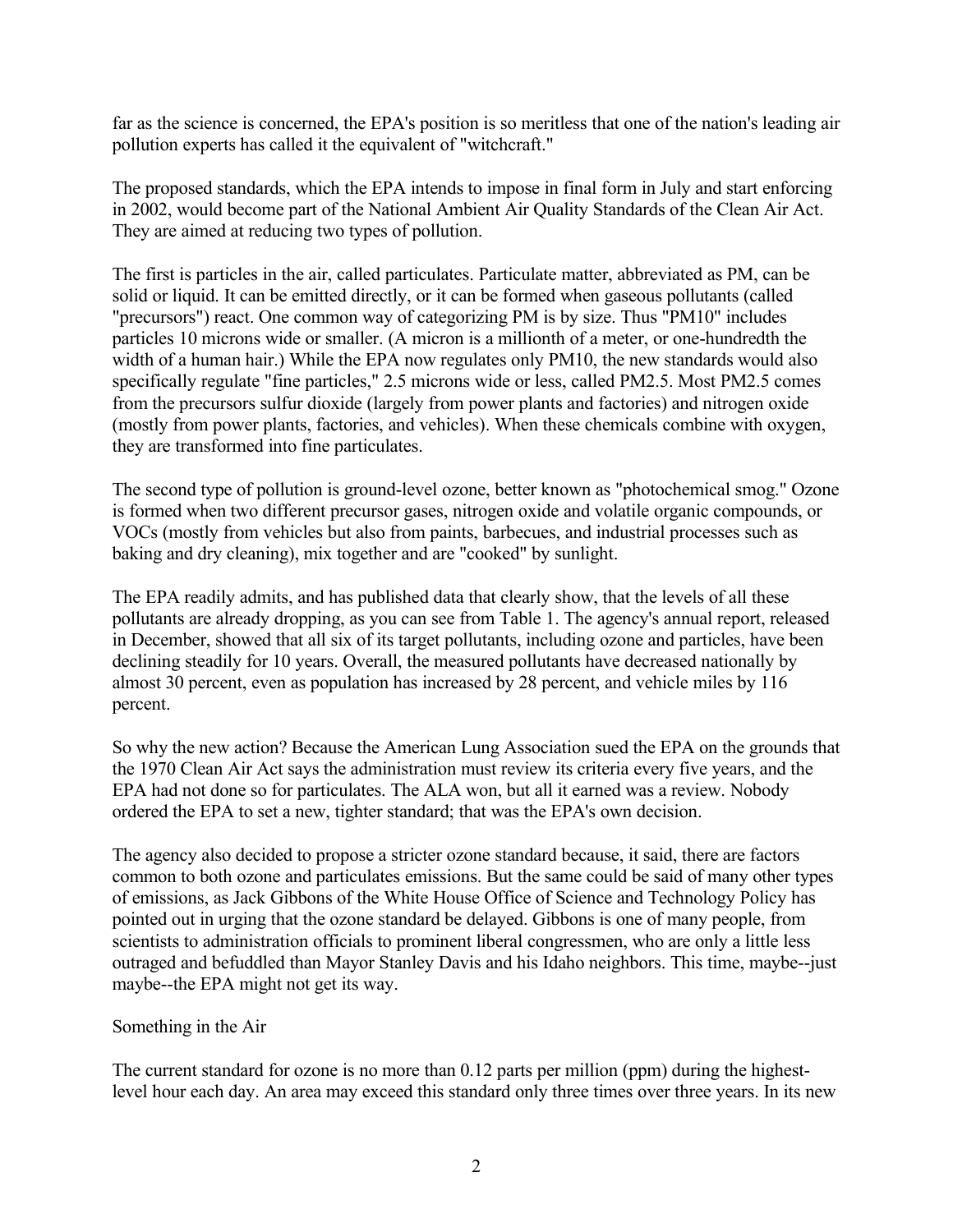proposal, the EPA recommends a maximum of 0.08 ppm, averaged over eight hours. Under this new standard, the agency would take the third highest eight-hour concentration each year from each monitor, and average it with the third highest from that same monitor for the past two years. If that average is over 0.08 ppm at any monitor, the area would be out of attainment and must take action. If that confuses you, don't worry. It's not a big point of contention. In fact, even most EPA critics say that this is one part of the new proposal that makes sense, since an area is less likely to be tipped out of compliance due to unusual weather.

For most people, ozone becomes unhealthy--causing coughing, shortness of breath, chest pain, and so forth--well above the current EPA standard. These effects are usually temporary, and may always be so. Except for those exercising strenuously, few people notice their own reaction to ozone. But a small portion of the populace experiences significant loss of lung function at relatively low ozone concentrations. These people are called "responders," and it's quite possible that for some of them ozone causes problems all the way down to the so-called background level: No matter where you set the standard, some responders will suffer. But there aren't many of them. According to EPA estimates, in a city of 1 million, there might be three added summertime hospital admissions per day if the ozone level tripled from a background concentration of around 0.05 ppm to 0.15 ppm.

Even so, the new standard is so tough that according to the agency, it would more than double the counties out of compliance, from 105 to 228, and there could be many more. In at least some areas it would require eliminating essentially *all* man-made ozone precursors, and maybe even some natural ones: A significant amount of VOCs can come from green plants. Canada's version of the EPA, Environment Canada, commissioned a report in 1989 finding that the vast majority of the VOCs in that country's air come from plants, especially trees.

Lower ozone may benefit some people but harm others, because ground-level ozone is a shield from ultraviolet light, just as is stratospheric ozone. Among the possible results, according to the Department of Energy, are increased melanoma (with 25 to 50 fatalities) and nonmelanoma skin cancer rates, and more cataract cases. But the Clean Air Act doesn't require the EPA to take such effects into account, so it didn't.

For particulates, the current PM10 standard allows an annual average concentration of 50 micrograms per cubic meter of air, and a maximum of 150 such micrograms in a 24-hour period. But concern has grown that the worst particles are PM2.5. "The scientific evidence indicates that very small particles pose the greatest risk to human health and are most likely to lead to respiratory complications, including death," Carol Browner said in announcing the standards in November. (On another occasion, the EPA administrator said, "The smaller particles that penetrate farther into the human lung present the greatest risk." But that wasn't Browner. It was William Ruckelshaus, proposing the current *PM10* standard in 1984.)

Anyway, PM2.5 particles are the most likely to lodge deeply in the lungs, though they are eventually expelled or dissolved. The new standard would allow no more than a yearly average of 15 micrograms of PM2.5 per cubic meter of air, with a maximum 24-hour average of 50 micrograms.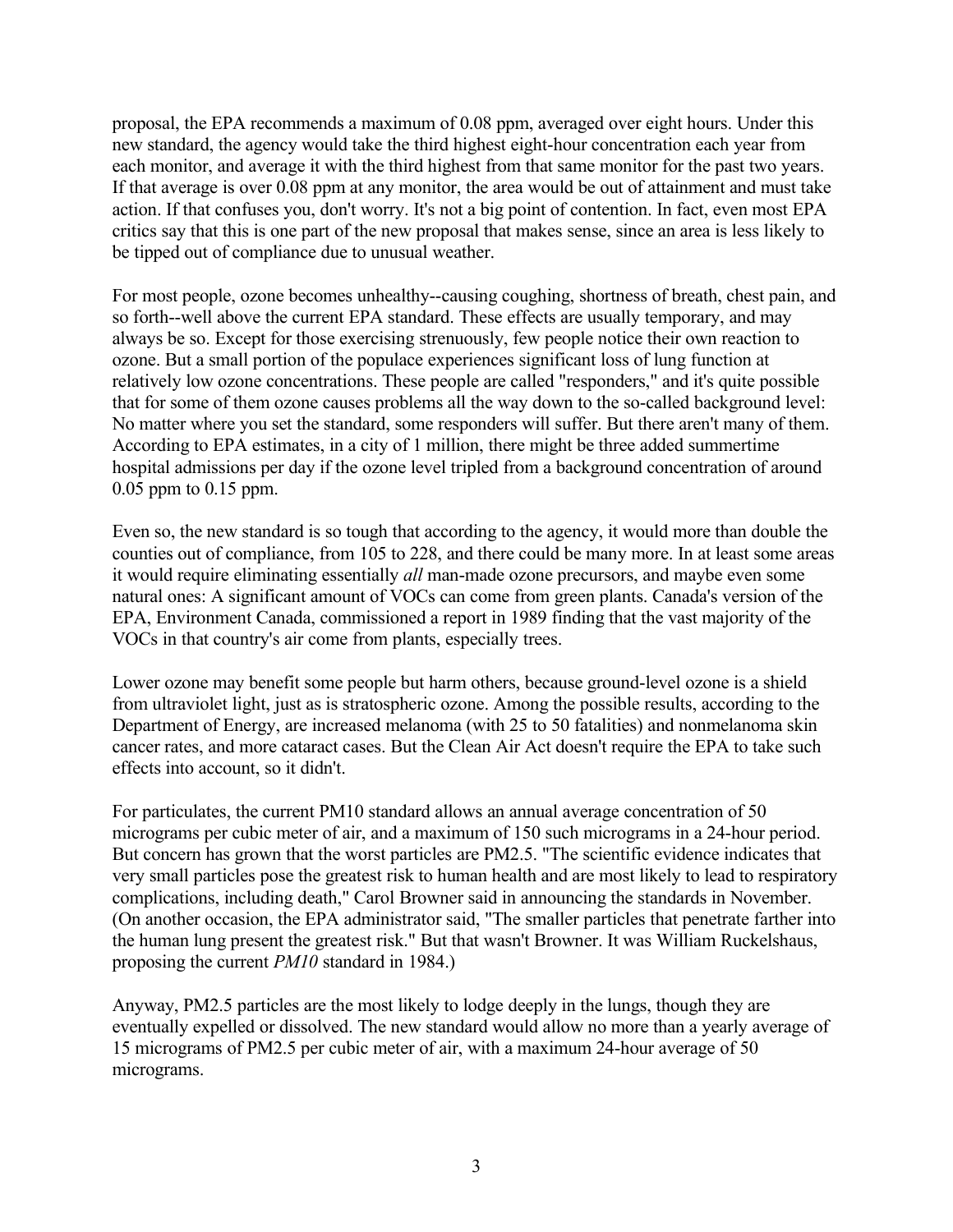By regulating PM10, the EPA already regulates PM2.5, because it's a subset--just as regulations concerning all cars are regulations on small cars. Indeed, roughly speaking, if you collected a pound of PM10, about eight ounces of that would be PM2.5, though this varies from region to region. But specifically regulating PM2.5 would put more focus on both monitoring and eliminating those particles. The relevant numbers are in the table on page 31.

Once you've learned these numbers, you can forget them, so long as you keep this in mind: By everybody's estimation, the requirements of the proposed EPA standard are going to be a lot harder to meet. Most primary PM2.5 is from dust, soil, and wood burning, leading some opponents of the EPA's proposal to state erroneously that these are the greatest contributors to PM2.5 in the air. When you take into account the precursors, the major source of PM2.5 is really the burning of fossil fuels, especially coal. To get fewer such fine particles means burning less such fuel, or burning it more cleanly.

The EPA considers 41 counties out of compliance now; if we switch to the new standard, that will more than quadruple, to 167. For each such county, the EPA can threaten to withhold highway or other funds, forcing local authorities to implement controls on businesses and citizens. "The EPA is more like the Don, making local governments the hit men," says Bonner Cohen, the editor of the newsletter *EPA Watch*. These hit men, in turn, make local citizens offers they can't refuse. Businesses can be ordered to change practices; car owners can be made to add equipment; building permits can be denied. In Southern California, such regulations (not as strict as the new ones) have had a devastating effect on industry, forcing many companies to flee the state or go south of the border to Mexico.

The EPA and its allies would have you think there isn't the least doubt that particulates at current levels are a cause of illness. They speak loftily of a "fairly consistent and robust relationship," in the words of one national health official, between particles and health problems ranging from coughing to death. Browner is not only on the side of the angels, she says; she is on the side of solid science. In her February testimony before Congress, she said the EPA's Clean Air Scientific Advisory Committee (CASAC) had reviewed "86 studies...indicating that our current air standards are not adequately protecting the public's health." It's a number she repeats as if it were a protective mantra.

In fact, most of the major studies were conducted by a tiny number of researchers, none of whom have medical degrees. Moreover, a large number of legitimate, highly respected scientists question the whole PM2.5--and even PM10--paradigm. They've published their doubts in major, peerreviewed medical and scientific journals, but since these are the "wrong" conclusions, the EPA has ignored them. Consider the shootout in Utah Valley, where the controversy began.

#### How Grim Was My Valley?

On a clear day in Utah Valley, you can see, well, pretty darned far. But when there's an air inversion caused by the trapping effects of the Wasatch Mountains to the west, a yellowish-brown haze covers much of the sky "as if somebody put a lid above the top of a trash can fire," in the words of one former resident. If air pollution at current levels were killing Americans, you'd expect it to be happening here. And you'd find it relatively easy to detect, because you wouldn't have to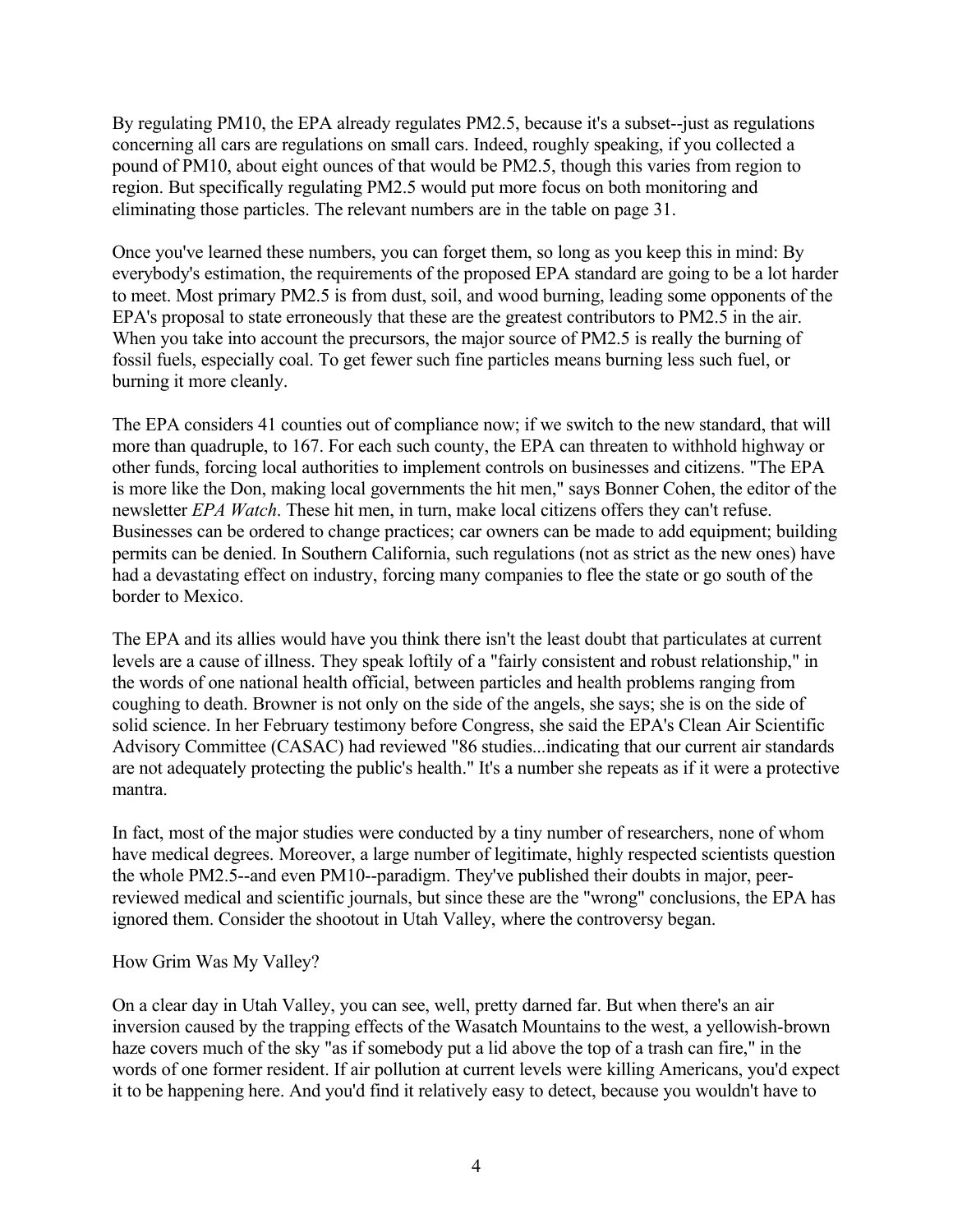worry much about smokers (the populace is overwhelmingly nonsmoking Mormons), who can cloud statistics about pollution health effects. Sure enough, an enterprising economist from Brigham Young University looked for a correlation between pollution and illness here, and he found one.

C. Arden Pope made a splash in 1989 with an article in *The American Journal of Public Health*. He'd studied health effects from a shutdown (due to a strike) of the Geneva Steel Mill, which, according to Pope, contributed anywhere from half to 80 percent of all the particulate pollution in the valley's air. Pope's conclusion: "PM10 levels were strongly correlated with hospital admissions." Indeed, reported Pope, "children's admissions were two to three times higher" when the mill was open than when it was closed.

Pope's work is the bedrock of the EPA/environmentalist position. But Pope's findings have nothing to do with particulates; rather, they are explained by contagious disease. "Every other year the Utah Valley has an epidemic of viral bronchiolitis, an infection of the tiniest tubes in the lungs," explains Joseph Lyon, an M.D. and a professor of epidemiology at the University of Utah. "It raises hospitalization rates dramatically. The year when the steel mill was closed was a low year for this disease." Data he and others presented in the January 1996 *Journal of Pediatrics* show exactly that. During the epidemic years, children's hospitalization rates for respiratory problems increased 250 percent over odd-numbered years. This correlates exactly with Pope's findings. Sure enough, the plant happened to have been closed during a nonepidemic year.

Three years later, Pope, along with another researcher at Brigham Young and Joel Schwartz, a former EPA researcher who now works at Harvard, looked for a correlation between high PM10 levels in Utah Valley and higher death rates. They said they found one. Although in sheer numbers the increases were small--on average only two or three people die in Utah County (where Utah Valley is) each day--the highest particulate jumps, they said, led to a 16 percent increase in deaths.

Examining these results, Lyon and his colleagues at the University of Utah Medical Center used Utah County data for six consecutive years and found that in four of them, there was indeed an association between high PM10 levels and more deaths and hospitalizations for respiratory diseases. But for two of those years, there was no correlation. Why would PM10 kill and injure in four years, but not the other two?

In another study, published in the journal *Inhalation Toxicology*, Lyon and colleagues found no significant increase in deaths following increased levels of PM10 in the air for any of eight years studied. They did find such an increase in two of the eight years for cardiovascular disease, but not the other six.

Then Lyon and his colleagues compared Utah County with Salt Lake County. The adjacent counties suffer the same air inversions, and while Utah County has the steel plant, Salt Lake County has a copper smelting plant that puts out more particulates. In any case, says Lyon, "There is a substantial air mixing between the two counties." What did he find? "We essentially found no association in Salt Lake County to PM10," says Lyon. "There was simply no effect."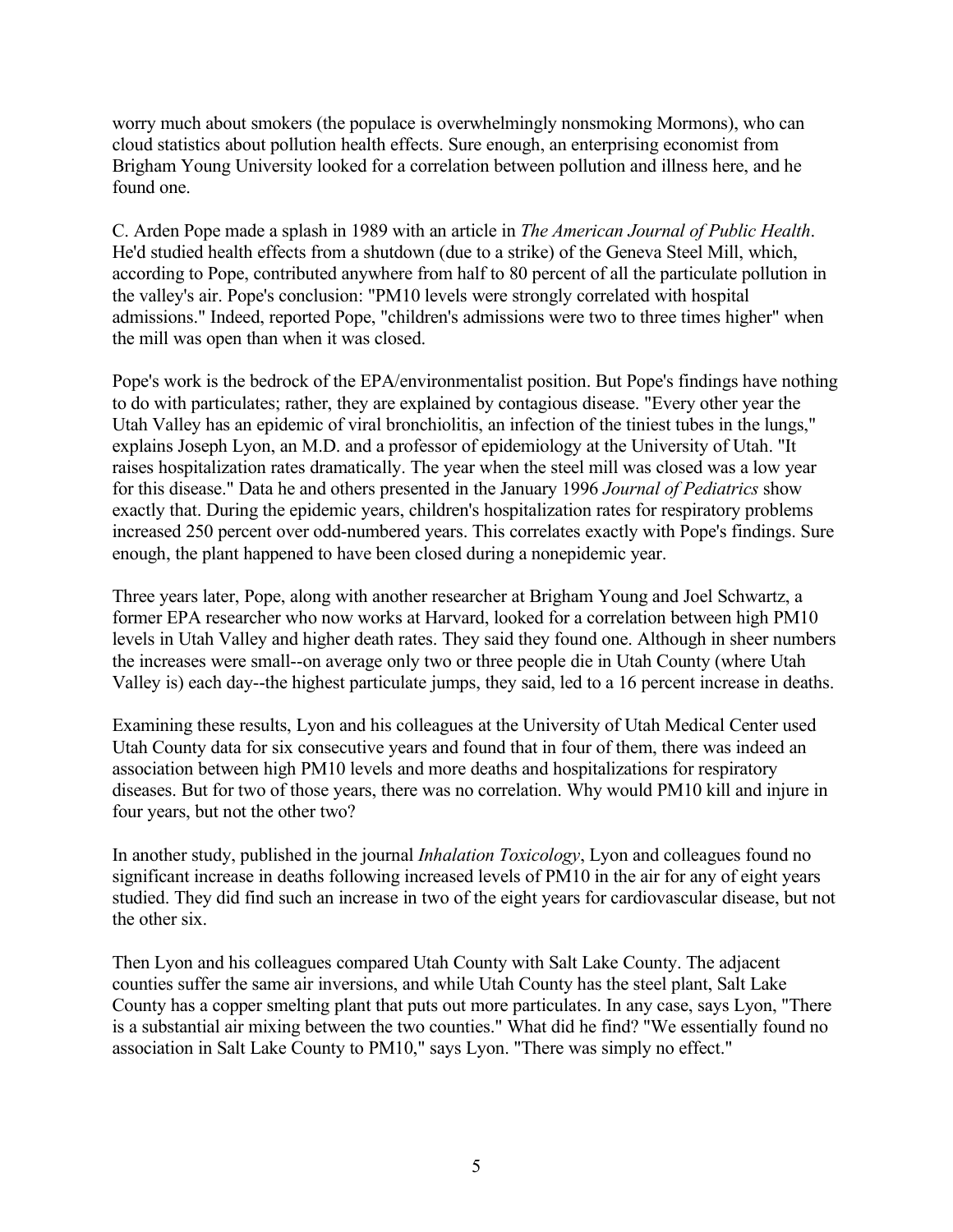Lyon says that "if the relationship is causal" between particulates and hospitalizations, "you'd expect it to be pretty consistent. Yet we have found an association that in some years isn't present, and is inconsistent when comparing two counties that share the same air. So just how causal can this thing be?" Others have come to the same conclusion, among them Patricia Styer and others at the National Institute of Statistical Sciences (NISS), who studied both Salt Lake County and Cook County, Illinois, in 1995 and concluded in *Environmental Health Perspectives* that "[t]he reported effects of particulates on mortality are unconfirmed."

But to the EPA, environmental groups, and the media, Pope remains infallible. Along with Schwartz and another Harvard researcher, Douglas Dockery, Pope has become one of the Particle Hunter Triumvirate. Indeed, when you look at all the American studies that find particles causing health associations, these three names keep popping up as the authors.

#### Little Things Mean a Lot

In Birmingham, Alabama, Schwartz found that deaths went up when PM10 went up. In a separate paper, he showed that increases in PM10 and hospital admissions among the elderly were linked. Jonathan Samet of Johns Hopkins University (who, unlike Schwartz, has medical credentials) did an evaluation of these studies for the Health Effects Institute and confirmed Schwartz's findings. Thus, there are three different papers showing that PM10 levels in present-day Birmingham are high enough to cause harm, even death. Case closed? Not quite.

Because swings in temperature can hospitalize and kill, good particulate studies take temperature into account. The Birmingham studies did this. But what they didn't account for is one of Birmingham's most distinctive features--summer humidity that wraps you up in a hot, sticky blanket of moist air. Researchers at NISS in North Carolina, an area known for its own humidity, did account for it when they did a follow-up study of Birmingham. In an as-yet-unpublished report funded by the EPA, NISS factored in humidity changes and found that both for illness and death "the PM10 effect is not statistically significant."

It may be surprising that a factor like humidity can invalidate the results of such a study. But it's less so if you understand that one of the most consistent features of particulate studies is that they are anything but "robust." When researchers do find an increase in deaths or illness, it's always a tiny one. "The relative increase in total mortality and morbidity associated with a 50 percent increase in air particulates is not large," admitted CASAC member and University of North Carolina epidemiologist Carl Shy in his congressional testimony backing the EPA's proposed standard, "being on the order of 5 to 10 percent above [that] on days with the lowest concentrations." But he added that because this was spread across such a large population, you could be talking about a lot of sick and dying people. That misses the point, which is that when you have just a tiny increase, any little mistake in your methodology could account for it.

In other contexts, the public health community argues that such increases are meaningless. After one study suggested that women who had undergone induced abortions had a 50 percent higher breast cancer risk, an editorial in the *Journal of the National Cancer Institute* warned that such a difference "is small in epidemiologic terms and severely challenges our ability to distinguish if it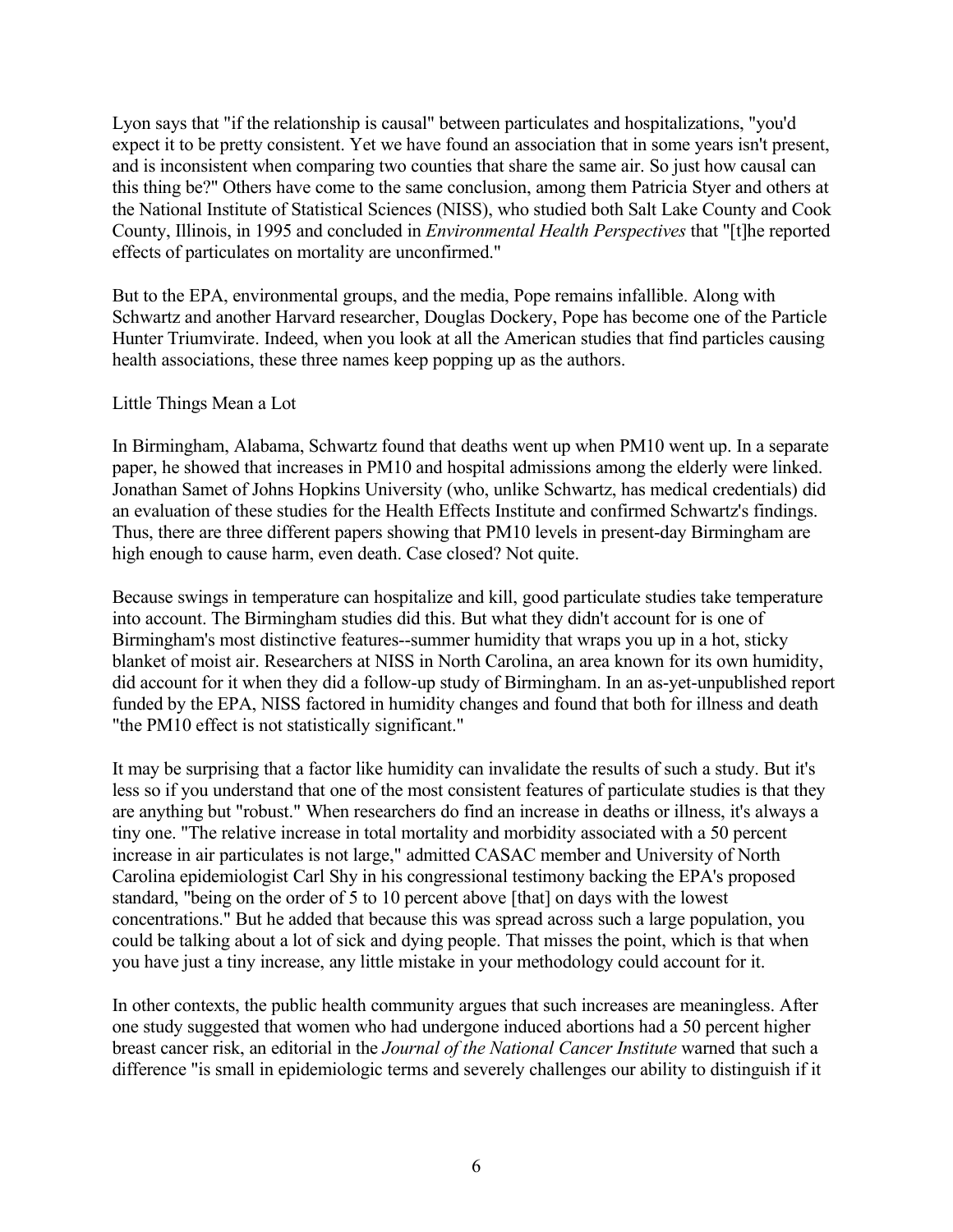reflects cause and effect or if it simply reflects bias." It was a typical reaction to that study and, though politically biased, correct.

But with particulates, a mere 5 percent to 10 percent apparent increase in risk is enough to justify foisting new regulations costing hundreds of billions of dollars on the public. The only federal agency that has ever used such a tiny apparent increase as a basis for regulations was, in fact, the same EPA. That was when the agency decided that a 19 percent increased risk was solid enough to institute sweeping regulations against secondhand cigarette smoke.

Indeed, the particulate studies provide a textbook example of *why* small increases in risk may mean nothing. Merely focusing on different periods of time can completely alter a study's results. Neil Roth of Roth Associates in Rockville, Maryland, looked for a pollution health hazard in Birmingham using later data than Schwartz did. "Ours went from the late '80s into the early '90s, while his were from 1985 through 1988," says Roth. "We did thousands of different analyses on both the hospital admissions and the mortality data," he says, and "found the overwhelming majority of results were not statistically significant. Of those that were, half were positive but the other half were negative. So, in short, we found no evidence of health hazards from particulates in Birmingham."

This happens repeatedly. Schwartz gave Stanford statisticians his data showing a significant association between hospital admissions and particulate pollution in Detroit. When the statisticians analyzed them the same way he did, they found the same thing. But when they incorporated the potential influence of the day of the week into the model (because people tend to go to hospitals on certain days), particulate matter was no longer a significant factor. Similarly, when Dr. Suresh Moolgavkar, of the Fred Hutchinson Cancer Research Center in Seattle, and other researchers looked at Schwartz and Dockery's work correlating deaths with particulates in Steubenville, Ohio- one of America's most polluted cities--they found no such connection. When Schwartz looked at Minneapolis-St. Paul, he found that particle increases caused more old people to go to hospitals. When Moolgavkar and associates looked, they found the strongest association with ozone.

#### A Tale of Six Cities

The so-called Harvard Six Cities Study, in which Dockery, Pope, and others compared air pollution and premature deaths in six American cities, is one of the most important weapons in the EPA's PM2.5 advocacy arsenal. Published in the December 9, 1993, *New England Journal of Medicine*, the study found that Steubenville, with the most air pollution and most particulate pollution of the cities, had a 26 percent higher mortality rate than Portage, Wisconsin, the cleanest city.

But what the researchers also found--and what none of the particle pursuers ever talk about--was that among nonsmokers there was no statistically significant difference in deaths between these two cities. Moreover, there was none if you excluded persons with occupational exposures to "gases, fumes, or dust." It was only when including smokers, former smokers, and persons with occupational exposures that the researchers were able to get significant findings. You can see this in the study's own Table 3.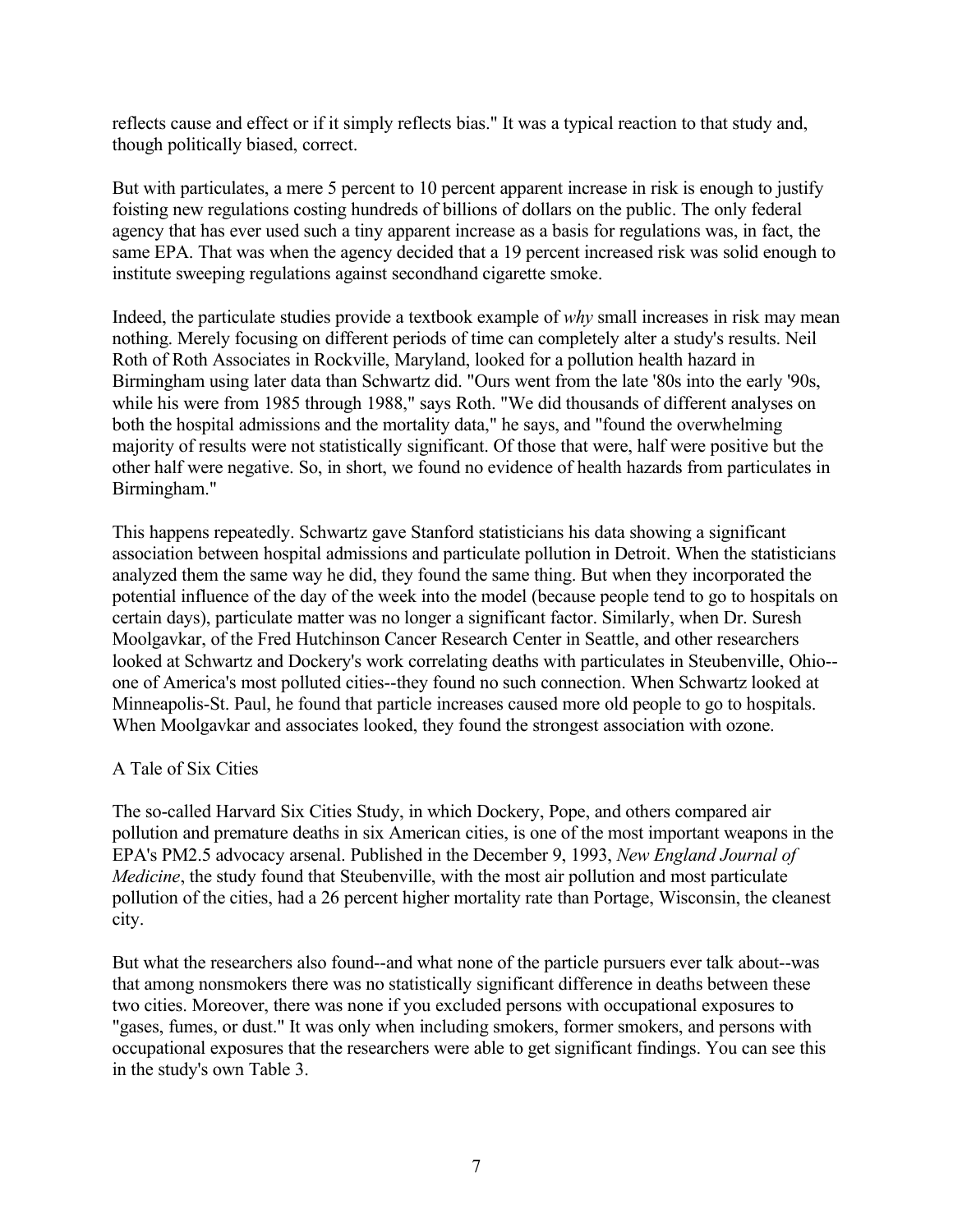But in the text, Dockery and his associates state, "Although cigarette smoking and other risk factors were associated with mortality, our estimates of pollution-related mortality were not significantly affected by the inclusion or exclusion of these variables in the models." How do they figure that? In the study's Table 4, they abandon the "nonsmokers" category, replacing it with a new one that blurs the distinctions between the "nonsmoker," "current smoker," and "former smoker" categories. Voilà! They have now converted the entire Six Cities Study from negative to positive. Do that in your doctoral dissertation, and you could be in serious trouble. Do it in a medical journal, and you're the hero of the EPA.

But even if the authors had found what they claimed, it would be a very weak study. Comparing one city to another may seem a useful idea, but it can cause serious comparison problems: You have to adjust for every health-related difference between them.

Critics note that Dockery and Pope clearly didn't make adjustments. They didn't control for humidity, they didn't control for temperature, they didn't even consider income differences.

Such factors could throw off the whole study: Steubenville is considerably poorer than Portage. "Poor persons tend to die more quickly during extreme weather conditions than wealthier ones," says Roger McClellan, a former CASAC chairman and president of the Chemical Industry Institute of Toxicology in Research Triangle Park, North Carolina. As part of the National Health Survey, a 1996 study found that persons living below the poverty line, for a variety of reasons including unhealthier lifestyles and less screening, are far more likely to become sick than wealthier persons. Persons covered by Medicaid were four to five times more likely to have emphysema, chronic bronchitis, and congestive heart failure than those whose incomes were above the Medicaid qualification level. Fred Lipfert of the Brookhaven National Laboratory in Upton, New York, has also found a correlation between a sedentary lifestyle and premature death in five of the six cities.

"It's anybody's guess as to why residents of Steubenville have a higher risk of dying than Portage," says Moolgavkar. It may be some form of air pollution, he says. "A lot of indices of pollution were higher in Steubenville. Still, I don't think that's enough to say pollution caused the mortality, much less to say it was fine particles."

#### Pollution by Proxy

Philadelphia, the City of Brotherly Love, has also proven a lovely place for particulate studies. Schwartz and Dockery found that as particulates went up there, so did deaths. Three years later, in 1995, Neil Roth and his colleague Yuanzhanh Li did a follow-up study and found no connection between particulate increases and deaths. Neither did Moolgavkar and associates, who also concluded in 1995 that "no specific pollutant can be singled out as being responsible for the association between air pollution and mortality." Instead, they wrote in the journal *Epidemiology*, "The particulate component of air pollution appears to have become the villain because it is a ubiquitous component of air pollution and thus serves as a proxy measure of pollution." (Jonathan Samet, in an accompanying editorial, agreed this could well be the case.)

Yet Browner speaks of the "consistency and coherence" of the studies on particulates. If there's any consistency at all, it appears to be that the Particle Hunter Triumvirate consistently finds that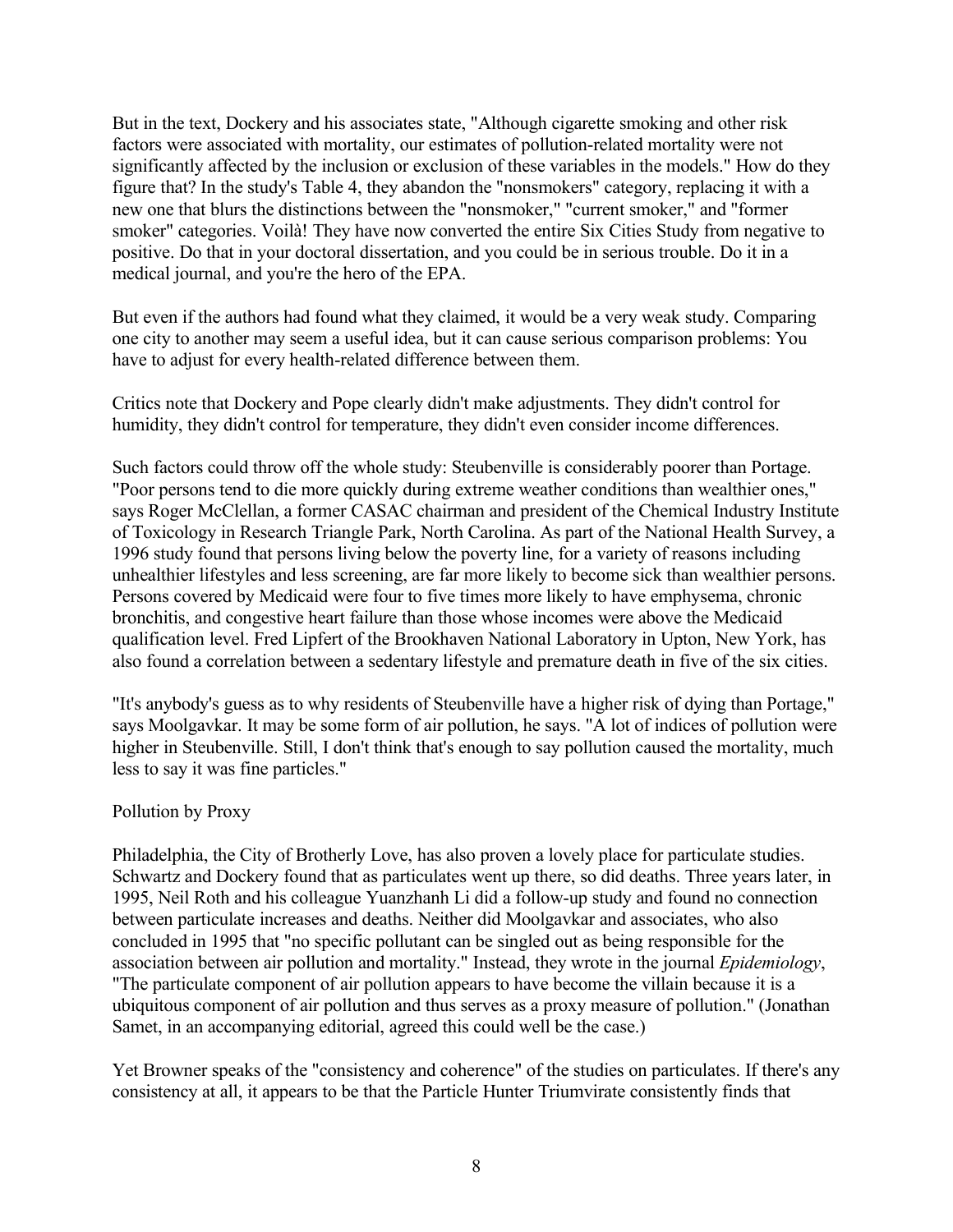particles are unhealthy, while other researchers consistently fail to find these same effects when they look at the same cities.

When Moolgavkar refers to particulates as a proxy, he is making a point made regularly by skeptics of the particulate paradigm. When particulate levels rise or fall, the levels of other types of pollution tend to rise and fall, too. This is because these changes are generally weather-related. If a city suffers an inversion and stagnant air, particles will go up, but so will lots of other things, such as pollen. Some of those things can be and are independently measured. Others aren't even looked for or can't be looked for because of a lack of monitors. The result is that particles may just be a proxy, or surrogate, for something else in the air. "If one person who dropped dead had consumed sugar laced with strychnine," says Moolgavkar, "and another who also dropped dead had consumed sugar laced with potassium cyanide, would we blame the sugar?"

Many skeptics believe that particulate research is self-fulfilling. In a paper in *The Journal of the Air & Waste Management Association*, Brookhaven's Fred Lipfert and Ronald Wyzga, senior manager of air quality risk and health assessment at the industry-funded Electric Power Research Institute in Palo Alto, found that focusing on sulfur dioxide or nitrogen dioxide instead of particulates resulted in the same findings for daily deaths. A focus on carbon monoxide showed somewhat *larger* effects. Are all these pollutants causing health problems? Maybe, but probably not. A possible answer is that all these substances are proxies for weather-related effects.

While air pollution epidemiological studies often control for aspects of weather, air movement is seldom taken into account. Yet this is "the main cause in day-to-day changes in ambient concentrations of pollution," notes Fred Rueter, vice president at the Consad public policy research group in Pittsburgh and an adjunct professor at Carnegie Mellon. Utility and plant exhaust will be pretty much the same for each day; what *will* change is what happens to those emissions. Will they blow away or build up? Whatever they do, they'll do it together.

Thus levels of particulates (and emissions) are markers for stagnant air. And "when particulates rise," notes Rueter, "so does almost everything else, and that includes indoors as well as outdoors." Indeed, it's long been accepted that pollution is normally worse inside most homes than directly outside. As most of us spend about 85 percent to 90 percent of our time indoors, indoor air is actually more important than outdoor air. Moreover, when air becomes stagnant, concentrations in indoor air become more important because wind-aided ventilation is less efficient. That allows indoor pollutants--cooking by-products, cleaning agents, mold spores, pet dander, tobacco smoke, hair spray, insect droppings, etc.--to increase.

"What I think is the most coherent explanation for all the epidemiological evidence associating outdoor particulate levels to illness," says Consad's Rueter, "is that on the days particulates are high, people indoors are being exposed to allergens producing effects ranging from mortality from asthma and other things to simple reductions in lung function, leading to increased complaints and hospitalizations."

Moolgavkar and his associates wrote that while some have "argued that the association of particulates with mortality is remarkably consistent from city to city, in the presence or absence of other pollutants, and under varying conditions of weather," they have "been unable to identify a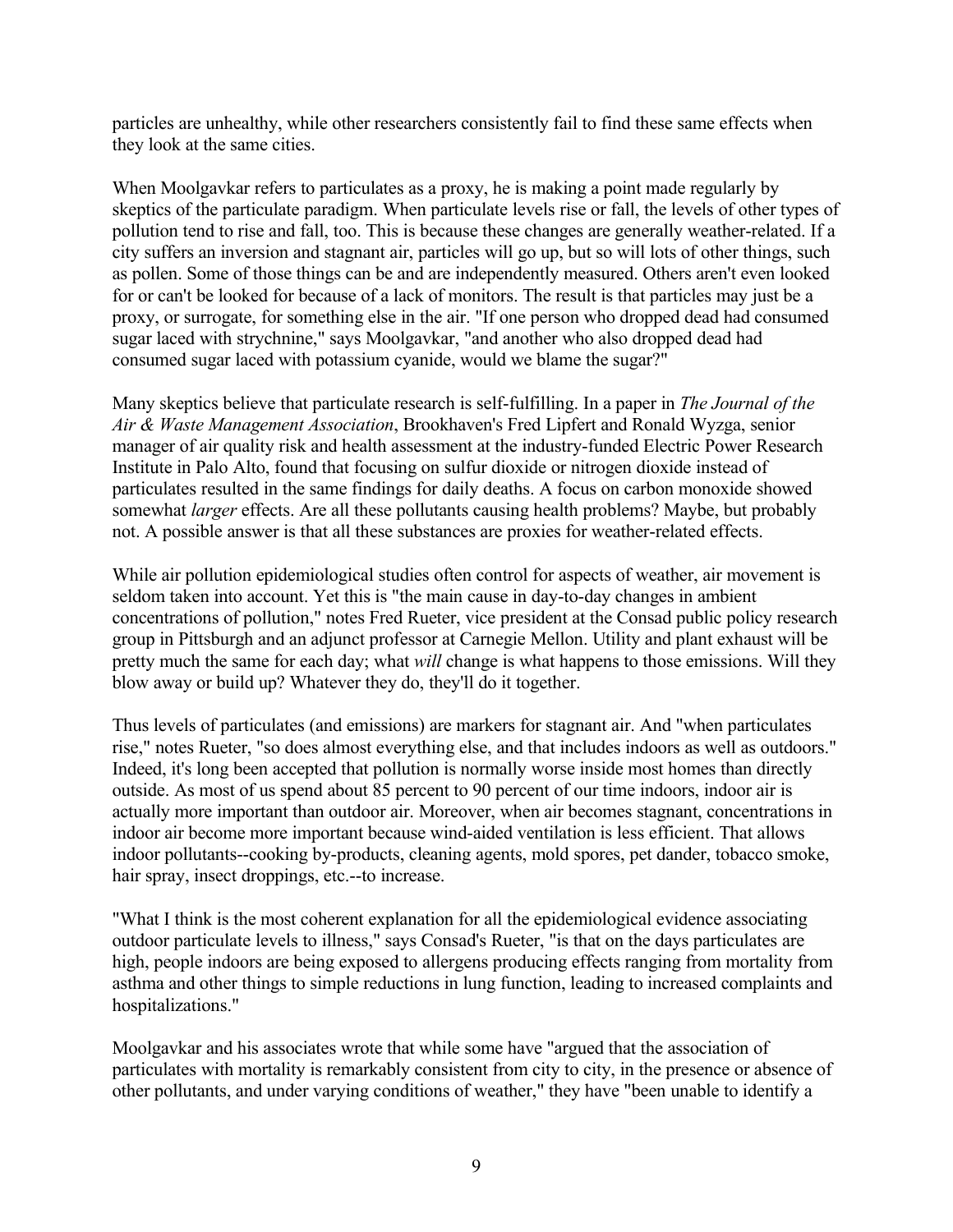single study in which other pollution variables have been adequately controlled." That was in 1995. Does he still feel the same way? Yes, he says. "When you look at the studies, you generally see that only one pollutant is observed at a time. They don't look at the complex mixture; they just focus on particulates. Often times they have the data available, but they just don't use it."

#### Show Me the Numbers

Given both the controversy and the stakes, Schwartz and Dockery's data should be made public, rather than simply disseminated to persons they select. Yet for years they refused to do this--even to the EPA, though the federal government paid for their research. In early 1994, CASAC wrote to Browner asking that she get "crucial data sets linking exposure to particulate matter and health responses." Several groups filed Freedom of Information Act requests with the EPA to get the Six Cities data. The EPA responded that it didn't have the information.

Finally, the Harvard researchers announced they were going to give the pollution data to the Health Effects Institute (HEI), while withholding the health data. Later, under continuing pressure, Schwartz and Dockery said they would turn over the health data as well, albeit under certain stringent conditions. HEI President Dan Greenbaum says it will take two to three years to complete an evaluation.

But the EPA has hardly been persistent about trying to get the data. One agency official wrote to Commerce Committee Chairman Thomas Bliley (R-Va.) saying there was no need "for EPA to obtain the underlying data" since the studies were published in peer-reviewed journals. Browner later told Congress the same thing. But that's not what peer review is about. You can't review what you can't see; all you can do is ensure that what is in front of you is correct. If an author is selectively presenting data that fit his hypothesis, there's little a medical journal or peer reviewer can do.

HEI's Greenbaum sympathizes with Schwartz and Dockery's recalcitrance. "It's a complex database," he says, "and you need procedures to make sure only qualified investigators can look at this stuff. Some people tend to be analysts for hire." And indeed, Schwartz has told *The Wall Street Journal* that he doesn't want to provide the information to "industry thugs," by which he means scientists who receive industry money.

But those who have been able to review his data have raised questions. "Going back through Schwartz's results, we found he didn't report everything, only positive results" linking pollution to health problems, says Roth, adding that "[h]e always uses a different analysis in different cities." For example? "Well, one factor is how many days of weather you're going to count before the day of death or hospital admission--the previous five days, the previous six days, or whatever. What he does is when he goes to different cities, he uses a different lag." Roth adds, "Had he been consistent, he would have found insignificant results in some of his cities."

Moolgavkar says he also sees such problems in Schwartz's work. But it's not just Schwartz who does this, he says. "If you look at various PM studies, some will use a lag of two days, some one day or some even three or four days. To me that's not consistency. To me, it means you have to go through contortions to get a specific result."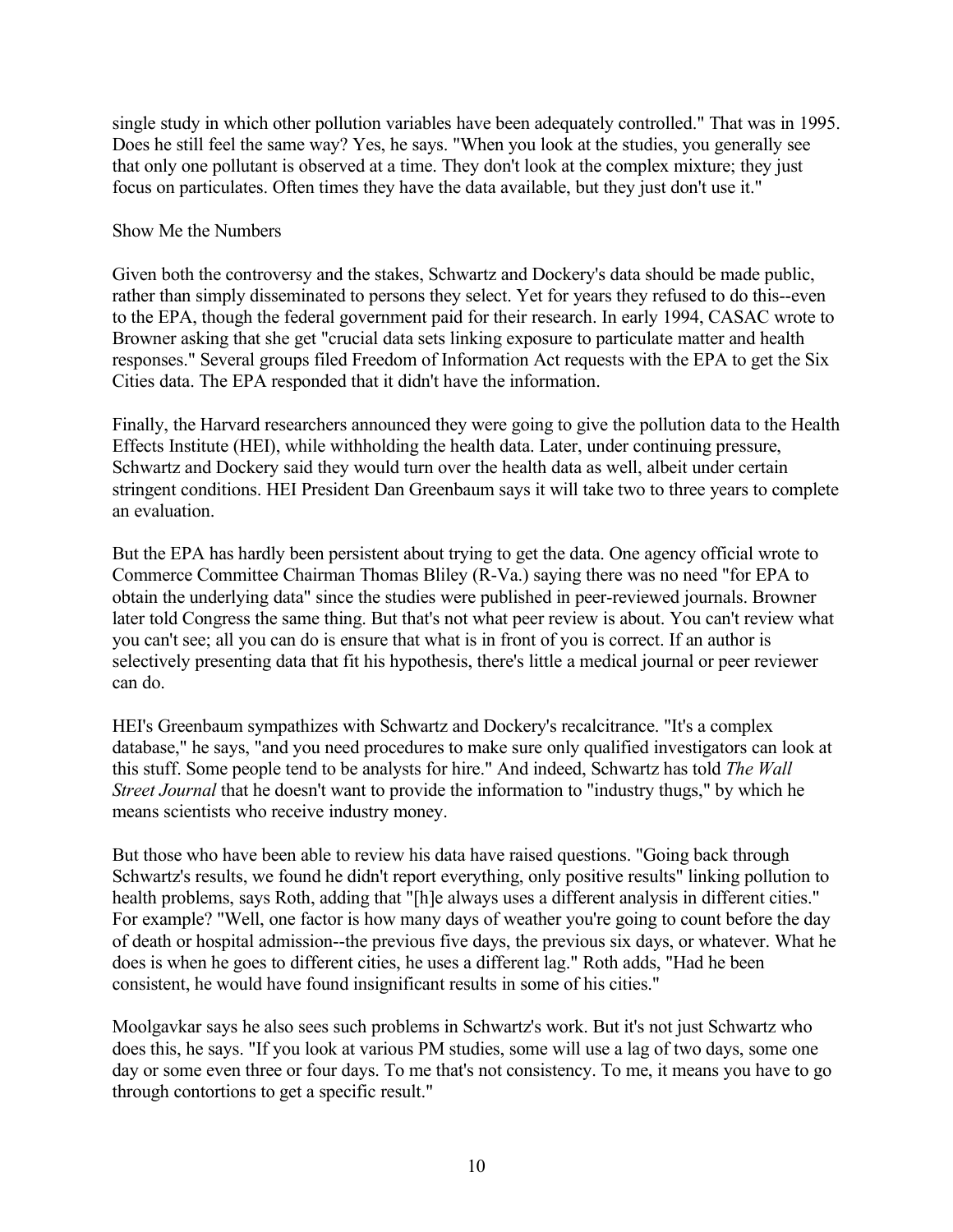#### Death and Witchcraft

Such contortions are not a challenge for the EPA. The agency has ostensibly compiled all of the relevant data on PM into what is called the Criteria Document. If you want a copy, bring a forklift: It runs to some 2,400 pages. But this poundage masks a vital little fact: Only a handful of Browner's 86 studies contain direct measurements of fine particles. The rest estimate fine particles as a percentage of the total or don't discuss fine particles at all. Harvard's Dockery kindly sent REASON a list of other studies with direct PM2.5 measurements. With the addition of a subsequent study, the total stands at a baker's dozen.

Of the four studies looking for premature deaths, two shared the same database, and only one unequivocally found a significant association between such particles and premature death among nonsmokers and persons without occupation exposure: A 1995 study with Pope as lead author that relied on American Cancer Society health data and is known as ACS II. Among the most important of the PM studies, it appeared in *The American Journal of Respiratory and Critical Care Medicine*, published by the American Thoracic Society, a unit of the ALA.

Though it failed to adjust for weather (not even temperature), the biggest problem with ACS II is that the PM2.5 data were collected from 1979 to 1981, but the death data covered the years 1983 through 1989. "Did the PM2.5 level change after this?" asks Utah's Lyon. "Did they clean up the air? Arden [Pope] doesn't know, and nobody else knows."

The study assumes that either the PM2.5 level remained the same in all the cities, or that if it changed, it changed equally in all the cities. Neither assumption could possibly have been true. Indeed, Brookhaven's Lipfert himself noted in a 1995 paper that during this period the dirtiest cities could have been expected to be cleaning up their air at a much quicker pace than cities already in compliance with federal law.

Of the four premature death PM2.5 studies, only one besides ACS II showed increased deaths among nonsmokers. It found statistically significant associations between particle increases and increases in death in three cities, and no associations in the three others it looked at. One of the negative cities, Steubenville, also had the largest increase in fine particles. But because the data set from one of the significant cities (Boston) was so large, this made the association in all the cities combined statistically significant.

How about symptom studies? According to last year's "Gambling with Health II," an ALA report complaining that the EPA was too soft on particulates, "A number of studies have linked fine particle pollution (PM2.5) with increased prevalence of coughs and bronchitis, with especially severe effects on children with asthma." Really? Of the nine PM2.5 symptoms studies, four showed *no* association between fine particles and hospitalizations or *any* symptoms measured. Five showed an association between fine particles and *some* of the symptoms measured.

"We've just arbitrarily decided PM2.5 is the villain," says Lyon. "This comes as close to witchcraft as anything I've seen. This isn't science. This is a firmly held warm and fuzzy belief: `I know these things because I feel them.'"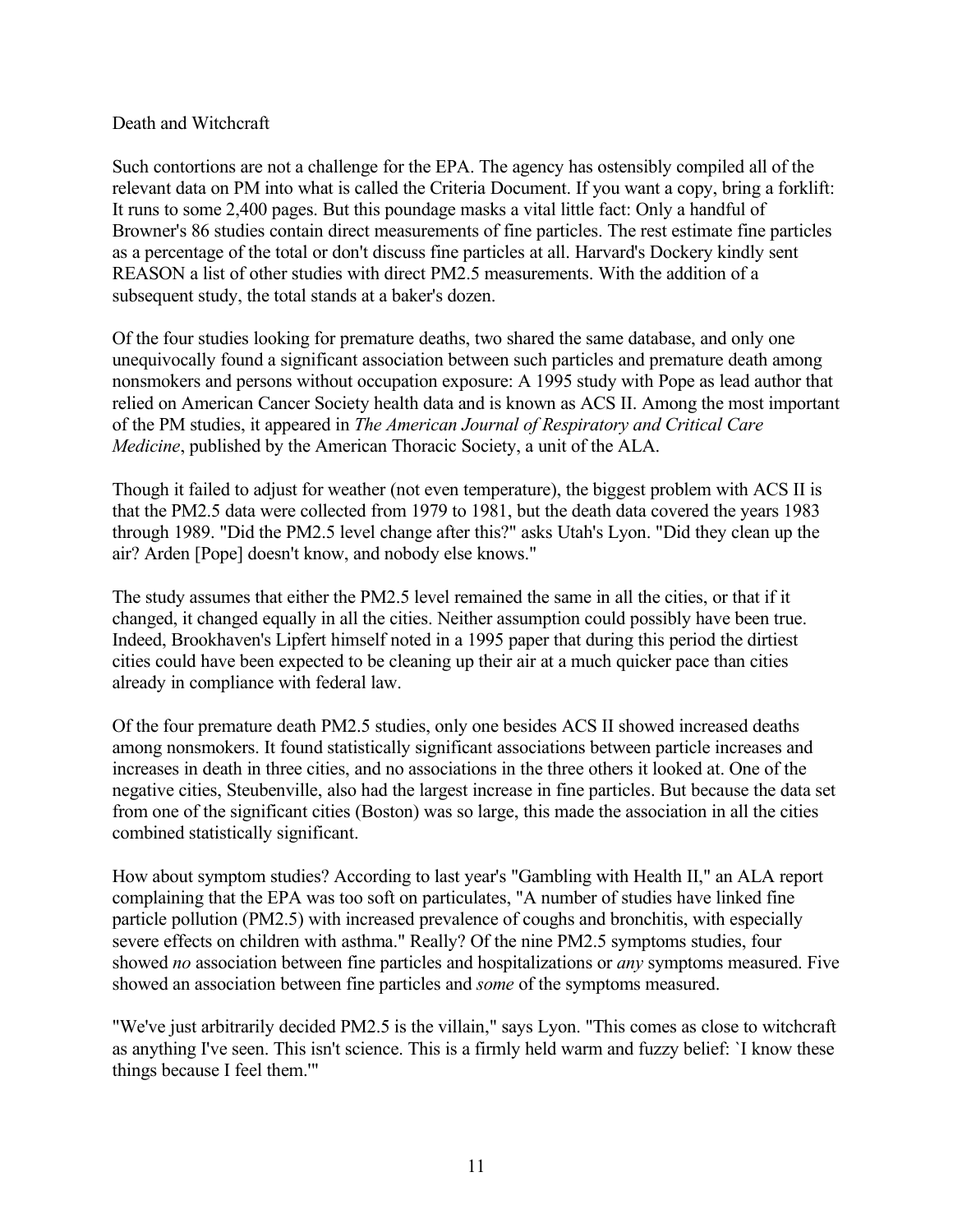Lipfert and EPRI's Wyzga reviewed 30 published studies in the December 1995 *Journal of the Air & Waste Management Association*, all they could find by that date, examining associations between deaths and particle pollution. Some used PM10 as the measure, others PM2.5. They then compared the two sets of studies. Their conclusion was that, if anything, *PM10* was associated with a slightly higher risk, though there couldn't be a determination of statistical significance since not enough studies were involved.

The EPA's own Criteria Document summarizes the results of the Harvard Six Cities Study, including a table comparing the relative risks for increased death in adults. For PM10 or PM15, it is a mean increase of 42 percent. For PM2.5, it is 31 percent. A mean increase is a comparison between zero pollution and the actual amount, as opposed to, say, comparing one polluted city with another. In other words, if you got rid of all the pollution, health would not change much.

"In a subsequent analysis," says Lipfert, "we have found that PM10 exhibits a higher mean effect [than PM2.5] for hospitalization and lung function as well." Similarly, a recent study of Phoenix found an association between deaths and PM10, but not PM2.5. The chief author is a scientist with the EPA. Although the study has been widely circulated in samizdat, the EPA has refused to release it as of this writing.

If you want a real sense of witchcraft at work, consider the EPA's public misrepresentation of these studies. In her February 12 testimony before the Senate Environment and Public Works Committee, Carol Browner exhibited a poster titled "Soot/Particulate Matter: The Science Calls for Action." It listed details of five PM2.5 studies, along with the approximate number of persons involved, the alleged adverse health effect, and average annual particulate matter concentration.

Of these studies, only one flatly supports the EPA's "adverse health effect": ACS II. But ACS II looked only at fine particles, so it couldn't tell if other pollutants or larger particles might have been responsible. Another is the study in which three of the cities showed associations and three did not. Browner's chart mentioned the three with positive associations; the other cities were left off the chart. Of the remaining three studies on the poster, none showed a statistically significant association with the claimed "adverse health effect."

Thus, the chart Browner displayed not only failed to show the range of the PM2.5 literature, making use of only five of 13 studies, but of those studies it did mention it misrepresented the conclusions four out of five times. When questioned at a later hearing, Browner said that she had not read any of these studies.

The Grill Cops Meet the Air Taxers

Browner's innocence of the science, however, has not prevented her from forming opinions about the effects of her proposals on your life. She and her activist allies brush aside arguments that the proposed standards could have a negative impact. The proposed standards are "not about outdoor barbecues and lawn mowers," she told Congress during her February appearance, repeating the statement in her May testimony. Smearing industry claims that these would be affected as "junk science," she said elsewhere, "These are scare tactics. They are fake. They are wrong. They are manipulative." The Environmental Working Group's Richard Wiles says, "No one is proposing to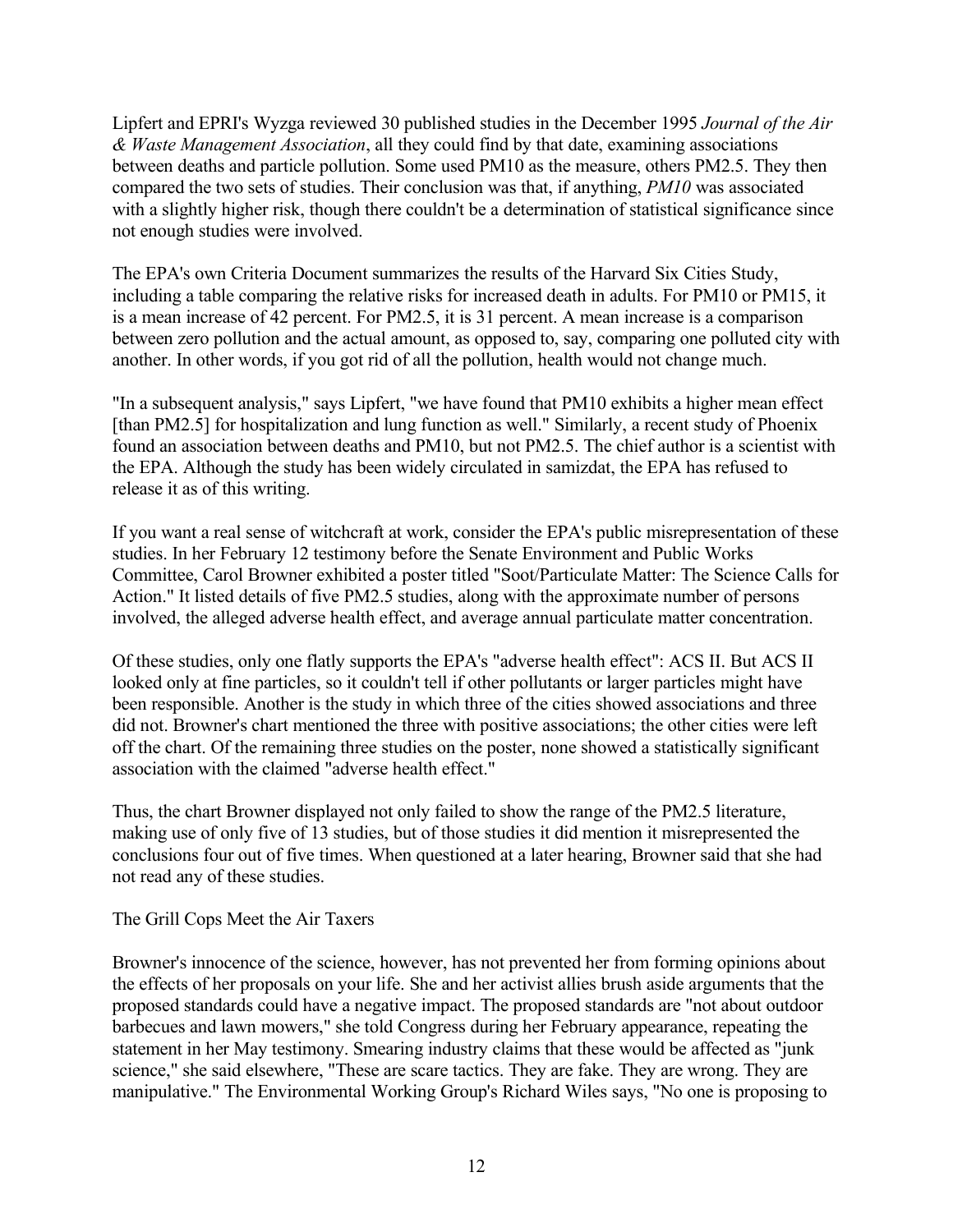regulate barbecue grills." Talk about barbecues and lawn mowers is "crazed propaganda," says Frank O'Donnell, executive director of the Clean Air Trust.

Yet back in 1994, the EPA had already announced plans to regulate lawn mowers. "The small gasoline engines that Americans use in yard and garden work are a significant source of air pollution," Browner said at the time. Last year, the EPA did promulgate emissions standards for lawn mowers, though they were fairly mild as a result of "the antiregulatory climate in Washington and GOP efforts," as *The Christian Science Monitor* put it. Also under Browner, the EPA has begun the process of regulating power boats. The administrator forgets such things, just as she forgot to read the particulate studies.

California already regulates barbecue grills, along with leaf blowers and paint. Denver severely restricts when wood-burning fireplaces may be used and has outlawed the installation of such fireplaces in new homes. Burn a log, go to jail. (Or at least pay a fine.) Regulators in San Francisco have even urged residents to refrain from using aerosol deodorants and alcohol-based perfumes in order to reduce ozone-creating gases.

When confronted with some of this, Browner insisted to Congress that blaming the EPA would be wrong, because these decisions are made by local authorities. This infuriated several congressmen. In any case, Browner stated in practically the same breath, "I do not believe lifestyle issues will be involved." But even the administration's own assistant secretary of transportation, Frank Kruesi, expressed concern in a memo that the new pollution standards may "require lifestyle changes by a significant part of the population."

Jerry Martin, a spokesman for the California Air Resources Board, stated the obvious when he told the *Los Angeles Times*, "As we have gotten the biggies under control, the smaller sources of pollution become more important." This will mean more mom-and-pop places like bakeries and dry cleaners, and it will mean households: barbecues, recreation, gardening, and lawn maintenance. It will hit our personal lives because there's no place else to go.

Actually, there is one more place: your wallet. While the Clean Air Act forbids the EPA to take economic costs into account in *setting* health standards, an executive order by President Clinton requires it to make a cost-benefit analysis anyway. Cost-benefit analysis--seeing what we save with a given regulation versus what it will cost to implement it--is a tool developed by anti-regulatory forces. The idea is that while it's often easy to see the benefits of any given new rule, there is usually a financial downside that should be taken into account.

Though this notion originally caught regulators and their allies off guard, they soon developed a shield against it: All that was necessary was to find that the regulations could *always* more than pay for themselves. So it goes with the EPA's cost-benefit analysis of the proposed PM standard. The agency estimates the annual costs of partial attainment at \$6.3 billion, with benefits of \$58 billion to \$119 billion (based on saving 20,000 lives, a figure now revised to 15,000). It values each life saved at \$4.8 million, to which you can add the costs of illnesses and damage to trees and structures prevented. Thus, the cleaner we make the air, the more we boost the economy. Could anybody argue with that?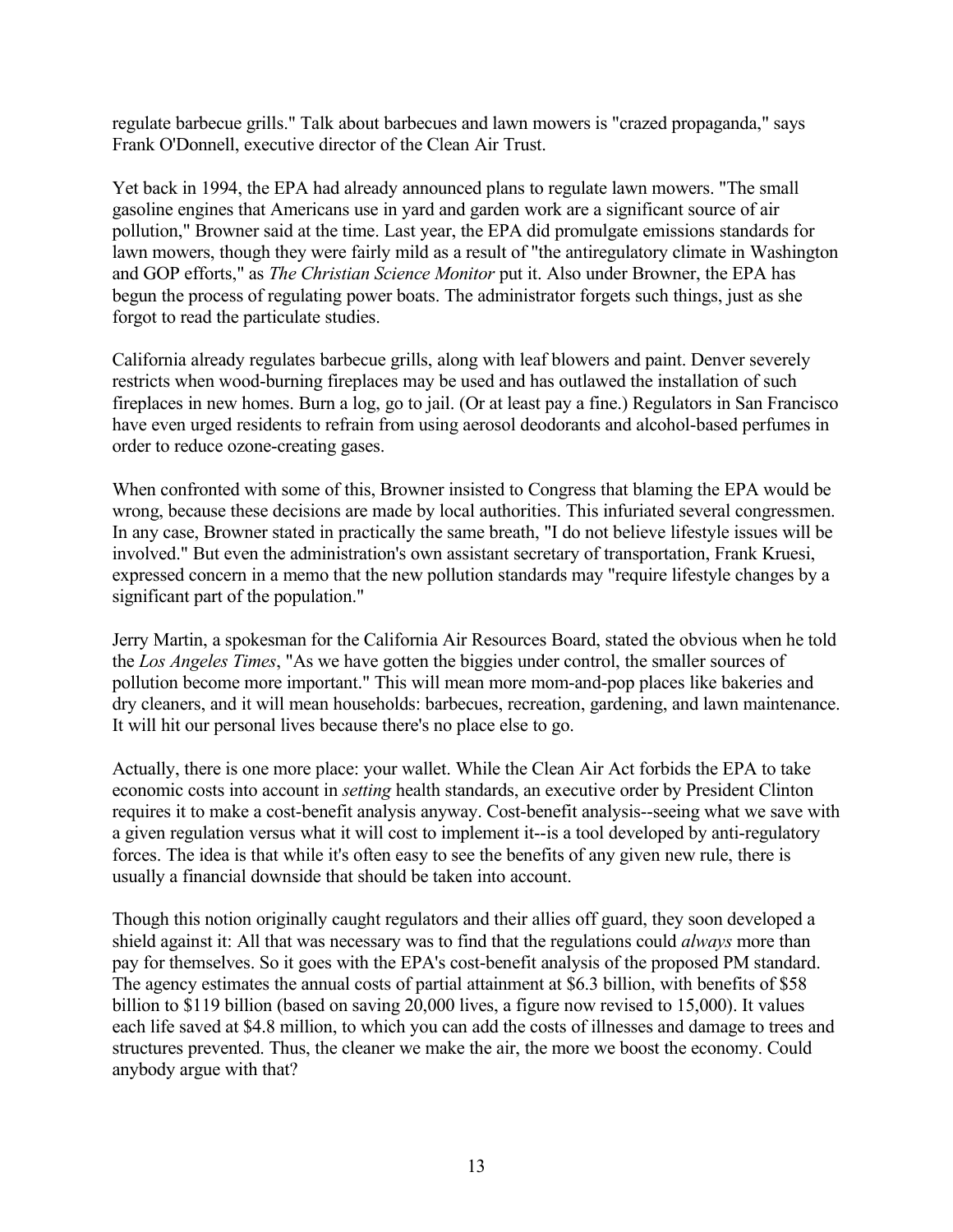They sure could. We've seen this kind of EPA clean-air hocus-pocus before. In 1990, researchers Michael Hazilla and Raymond Kopp of the think tank Resources for the Future determined that environmental policies had reduced the GNP almost 6 percent by that year. They calculated that this translated into over a million lost jobs. An honest response would be that there are nonfinancial benefits from environmental regulations, that a better environment is something you have to buy, like a better house or car.

But the EPA didn't go that route. Putting its calculators into overdrive, it discovered that the total benefits from clean air rules, regarded as the most onerous of the regulations, had actually reaped the nation a \$1.3 trillion windfall by 1990--almost a quarter of the entire GNP! In comparison, the miracle of the loaves and fishes was practically a circus trick.

Still, there's nothing inherently wrong with the assertion that environmental regulations can actually save money. Let's look at the claims. On the benefits side, the EPA assigns \$4.8 million for each premature death avoided. Yet the Department of Transportation uses a considerably lower figure, \$2.7 million. Further, DOT is concerned with accidental deaths; for its calculation, it assumes a person in good health dying suddenly at age 40. (Such calculations are usually based on the value individuals implicitly place on their own lives when they trade safety for higher pay or lower costs.)

In stark contrast, the premature deaths suggested by the particulate studies are among "vulnerable individuals, primarily the elderly and individuals with preexisting respiratory disease," as the EPA staff paper on particulates puts it. Thus, it continues, "some of the mortality associated with shortterm pollution is occurring in the weakest individuals who might have died within days even without PM exposure." Rather morbidly, it calls this the "harvesting effect." Numerous researchers say they believe that the epidemiological studies probably do show a harvesting effect.

Even Schwartz has admitted that "[t]he people being affected [by fine particles] are those with either chronic or acute lung disease, and possibly those with chronic heart disease." Browner herself told a congressional committee in May that the average shortening of life was from one to two years. It makes no sense to value a slight extension of an elderly, suffering person's life at millions of dollars. (It also reveals the fallacy of comparing deaths from particulates to deaths from vehicle accidents or AIDS, as activists and newspapers have done.)

As for the cost side of the PM2.5 proposal, the EPA says we're talking about \$6.3 billion a year, in addition to what is already being spent for PM10 reduction. Not exactly chump change, but hardly the most onerous regulation in this country. Remember, though, this is for "partial attainment." The way regulations work is that each new bit of cleanliness costs more than the bit before. Reducing the first ton of emissions may cost just \$50 per day, but the 10th ton is \$200 and the 20th ton is \$500. Full attainment doesn't cost twice as much as half attainment; it could ultimately cost hundreds of times more.

The EPA estimates that full attainment would require removing an additional 13 micrograms of PM2.5 per cubic meter of air nationally, at an annual cost of far more than \$1 billion per microgram removed. It doesn't say how much more, but one EPA-commissioned study using data from Philadelphia pegged it at over \$4 billion just for that city, and this still didn't allow full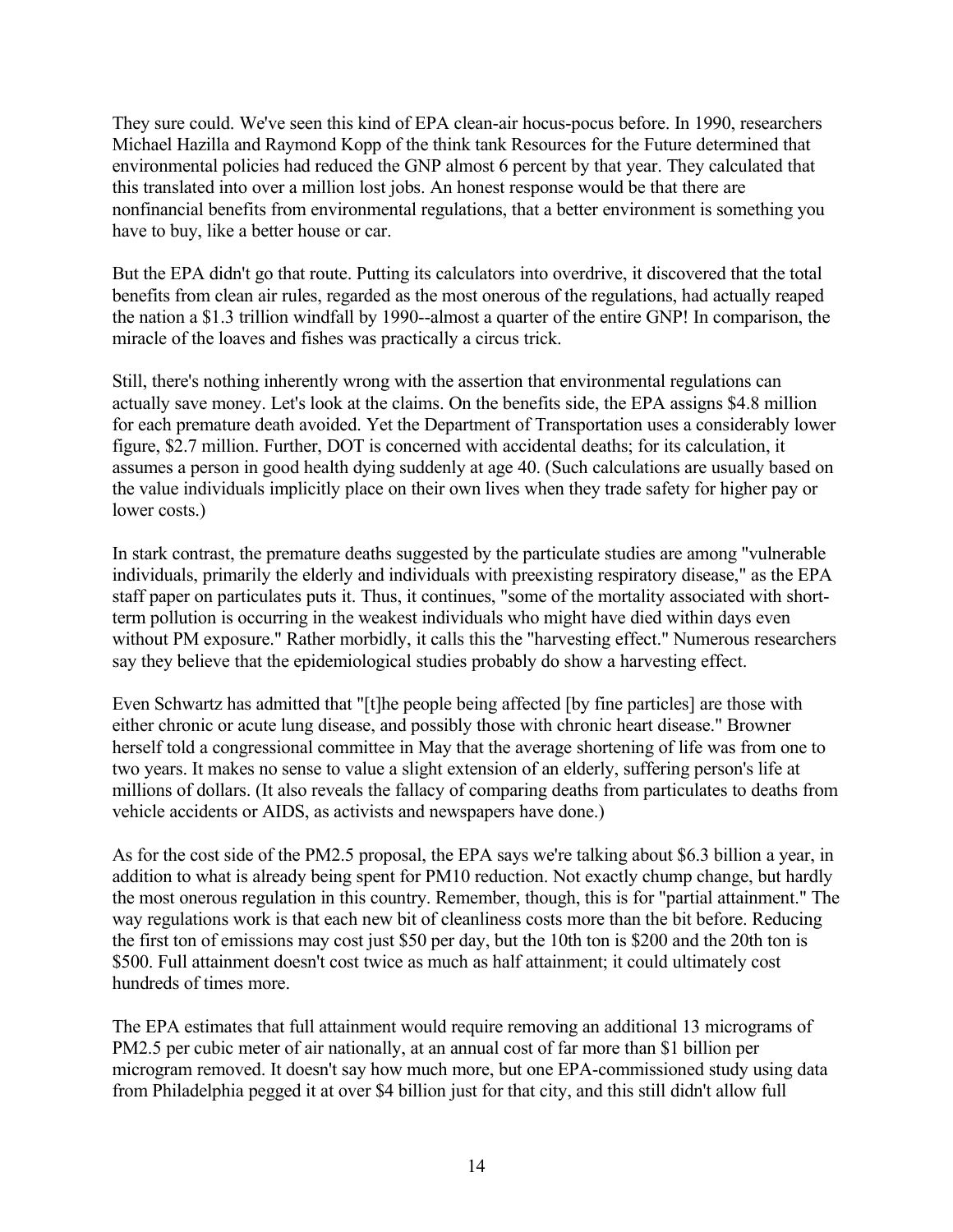attainment. Using the Philadelphia numbers, reports from both the Center for the Study of American Business and George Mason's Center for the Study of Public Choice estimated that the new PM2.5 regulations would cost the nation \$55 billion or more each year. In May, the Reason Public Policy Institute put it between \$70 billion and \$150 billion a year. (RPPI's parent organization, the Reason Foundation, is also the parent of REASON.)

For ozone reduction, the agency oddly provides two estimates, neither for the proposed standard. One is for a stricter standard, the other for a looser one. The tougher one shows partial attainment costs of \$2.5 billion per year, with benefits of \$100 million to \$1.5 billion. The looser one has costs of \$600 million a year and benefits ranging from zero to \$500 million. Thus with ozone, the EPA doesn't even pretend that the regulations will pay for themselves.

But other calculations show that the EPA is still grossly understating the problem. Again, on the benefit side the agency makes assumptions that strain credulity. Among them is that preventing a single case of nonfatal bronchitis is worth a stunning \$587,500. The Treasury Department's Office of Economic Policy, in a December memo to the EPA, expressed disbelief at this figure. On the cost side, the EPA again keeps expenses down in its model by assuming that regions in nonattainment will eventually just give up. But what if such areas--wanting to avoid federal punishment and micromanagement--keep spending to comply?

Alicia Munnell, a member of the president's Council of Economic Advisers, made this point in a mid-December memo to the EPA, a memo that finally became public in March. Munnell said the EPA's use of partial cost analyses "understates the true costs of stricter standards by orders of magnitude." According to Munnell, "CEA estimates indicate that the cost of full attainment could be up to \$60 billion," which would show negative net benefits of almost \$60 billion a year, since the ozone standard would provide virtually no savings.

Using data from three cities, the CEA also challenged the EPA's assertion that additional ozonecausing pollutants can be removed at a cost of \$3,000 to \$10,000 a ton; it said the actual cost would probably be \$30,000 to \$80,000 a ton. Other analyses have also shown that the price of meeting the new ozone standard would be exorbitant: RPPI estimates full attainment at between \$20 billion and \$60 billion a year, while George Mason's Center for the Study of Public Choice places it somewhere between \$54 billion and \$328 billion.

## First Do No Harm

Fundamental to the position of the EPA and others advocating PM2.5 regulation is that, while PM2.5 per se may or may not be a direct cause of health problems, the association appears to be strong enough that directly controlling PM2.5 is still warranted. That way you'll reduce what's causing harm, even if you don't know exactly what that something is.

Browner is apparently ignorant of this. During hearings in May, Rep. Tom Sawyer (D-Ohio) asked her if there were chemical differences among PM2.5 particles. "I'm not sure I understand the question of chemical differences," she replied. An EPA associate at the witness table had to answer for her: "All PM2.5 is not the same." But Browner continued to step on her tongue. "Are you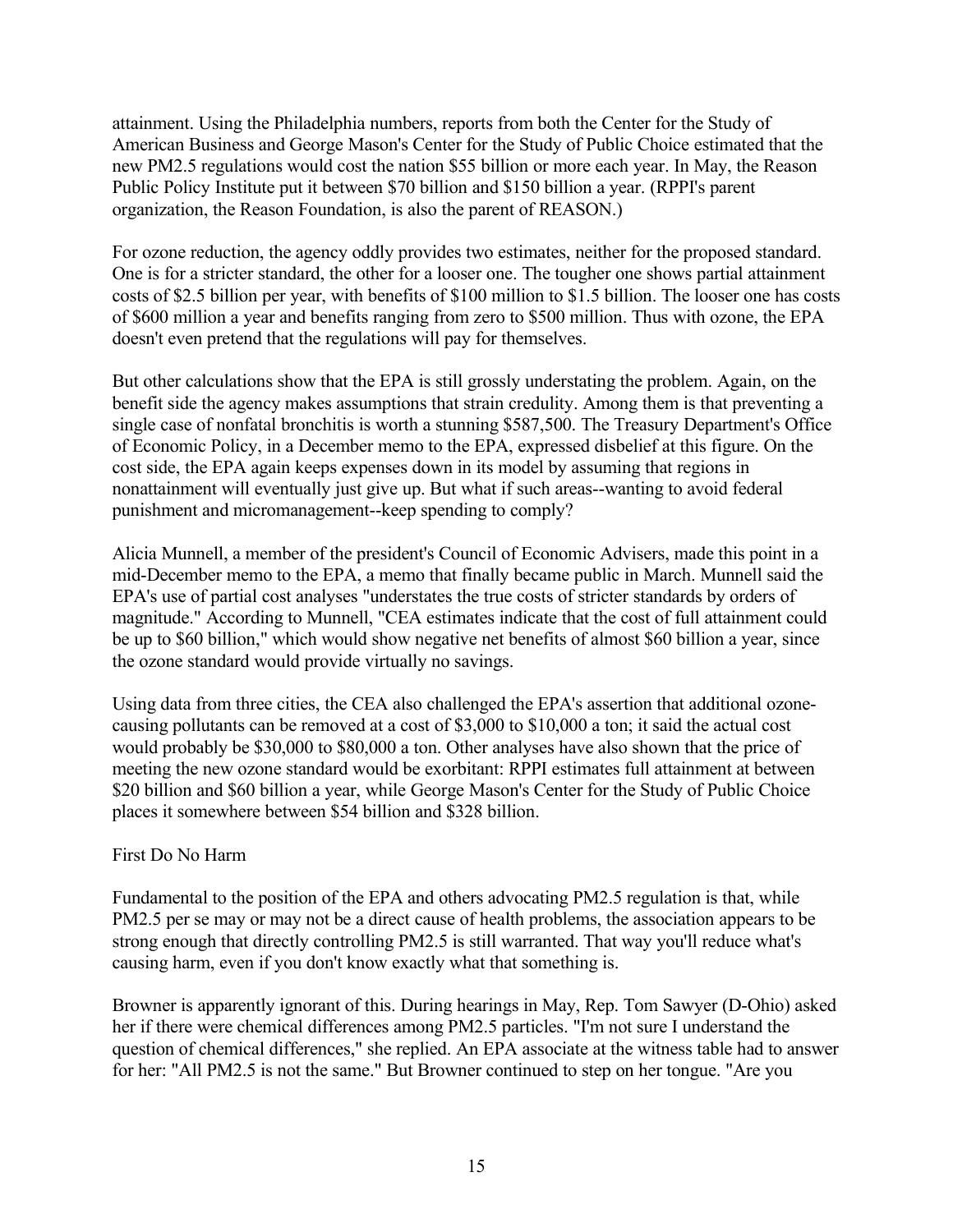telling me there's no difference regardless of what kind of stuff it is?" Sawyer asked. "Right," said Browner. "It is the fine particle that causes the problem....It is the size."

*Au contraire*, says the EPA's own staff paper, along with the very scientists whose work Browner cites as supporting her. Pope himself says, "I'm not pretending I know precisely what it is in these particles that causes the damage." Thus, aside from the confused Browner, what the advocates of PM2.5 regulation are saying is: Control the PM2.5 and you'll control the real culprit. Ignoring for the moment that so many of the PM2.5 studies don't show an association with illness, much less a causal relationship, it is not a wholly illogical proposition. People have made decisions based on such associations throughout history. The Romans, for example, blamed malaria on "bad air" coming up from swamps. By avoiding low-lying areas in the summer, they avoided the real culprit: the mosquitoes. On the other hand, during the Plague of London in 1666, the citizenry blamed the spread of disease on animals. Good thinking. Then they killed all their cats. Bad thinking. The disease was spread by the lice of rats, which the now-dead cats could no longer kill.

There are three possible outcomes if you're using PM2.5 as a surrogate for an unknown something else. The first is that it's a proper surrogate. Reduce the PM2.5 and you reduce the harmful stuff, too. The second is that you have no effect on the bad stuff. The third is that you could be making things worse.

There are several reasons why the new standards could have sinister side effects. One is that, when it comes to environmental policy, it is the rule that often blazes the path for the science. If there's anything in air pollution that's causing harm and it's not PM2.5, the new regulations could delay discovering what it is for years.

We've seen this happen with PM10. The EPA's regulation led to scores of PM10 studies but only a handful that looked at PM2.5. "We'll have pre-ordained what we have data on," Lipfert says. "The EPA will have mandated monitoring of PM2.5, and that means you'll be able to evaluate the PM2.5 hypothesis but not any other."

Another reason is that by enforcing PM2.5 rules, we could actually be pushing polluters toward creating particles that are *more* dangerous. According to Robert Phalen, director of the Air Pollution Health Effects Laboratory at the University of California at Irvine, "If it's the ultrafine particles which are highly toxic,"--he means those smaller than PM1.0--"the [PM2.5] regulation could lead to more deaths than lives saved." Diesel engines, he notes, emit particles in the PM2.5 range. In the late 1980s, at the urging of the EPA, new ones were designed that put out smaller particles. "They put out less mass, but they put out 30 to 60 times more particles by number. If the studies indicating that ultrafine particles are the real hazard are correct, changes such as these would make the air more hazardous," says Phalen.

The proposed standards could even kill some of us. Economists have piled up evidence showing that those with more money live longer. "Wealth equals health," goes the saying. Harvard University economist W. Kip Viscusi has calculated that "every \$50 million spent on regulation induces one statistical death to the income-mortality connection." In its suppressed memo, the president's Council of Economic Advisers estimated that the cost of full attainment on ozone could be up to \$60 billion a year. If so, by Viscusi's calculation it will cost 1,200 lives. A Reason Public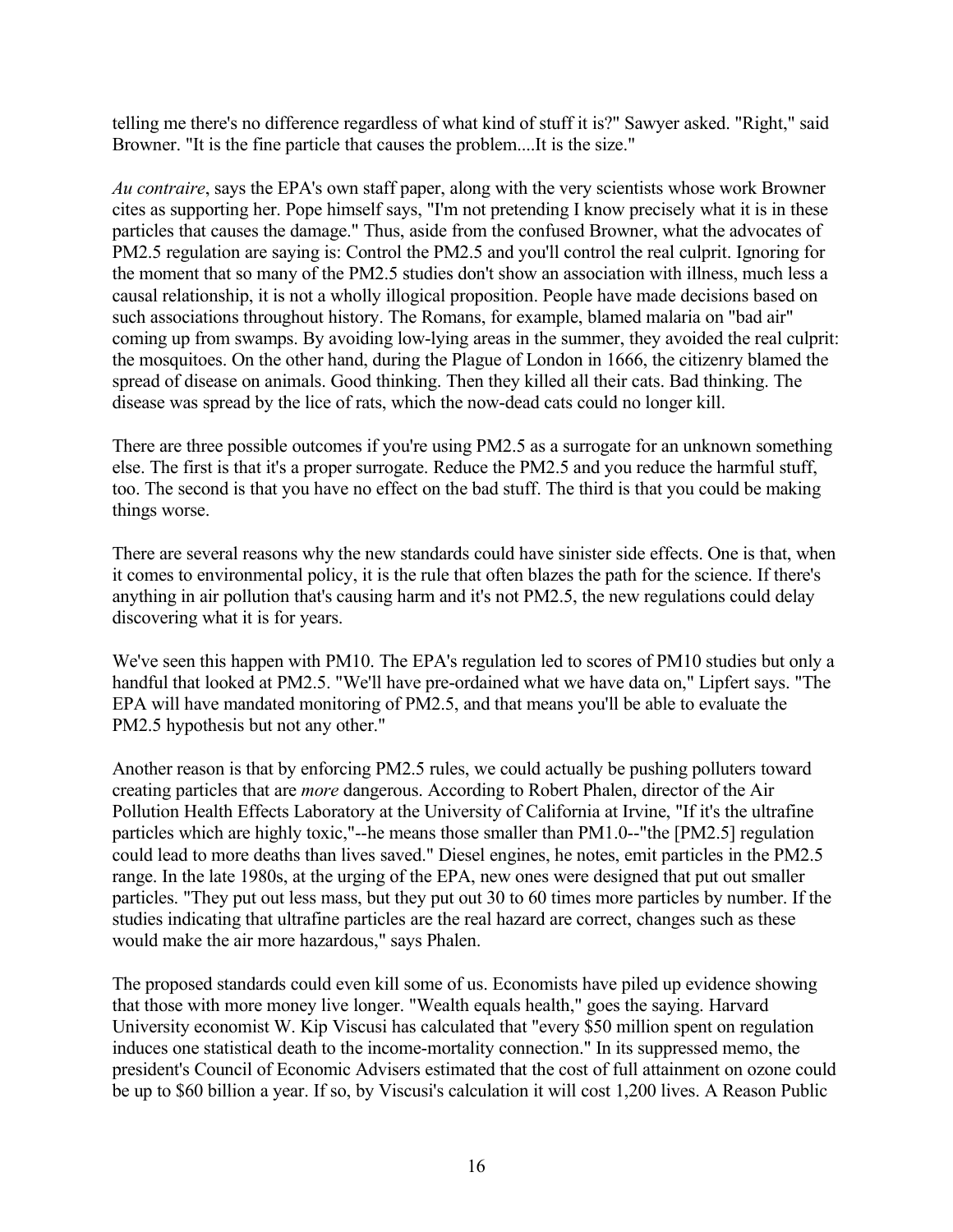Policy Institute report by Kenneth Green, RPPI's director of environmental studies, and University of Southern California systems management professor Ralph Keeney calculated a higher toll: 2,201 Americans for each additional \$10 billion spent.

Industry "can talk all they want about costs," one Sierra Club official told the *Utility Environment Report*."We're going to crush them." Them, their employees, and their customers.

Time Out

Here, in a nutshell, is what science appears to show about particulates:

\* Particulates are often associated with increased death and hospitalizations, but often they are not. The same goes for numerous other pollutants.

\* To the extent that there is an association with deaths and hospitalizations, it is a consistently weak one--so weak that epidemiologists would generally treat it as having no meaning.

\* To the extent that there is an association, few conclusions can be drawn. Ambient particle levels may be a surrogate for adverse weather or other health threats, such as indoor allergens. The cause may be a specific chemical or something else that, in the stampede to regulate PM2.5, will be overlooked.

\* Even if one were to conclude that particulates were causing premature death and hospitalizations, it is far from clear that PM2.5 is more closely associated with sickness and mortality than PM10, which is already stringently regulated.

Here, in a smaller nutshell, is what the science appears to show about ozone:

\* Although in rare circumstances it may trigger potentially fatal asthma attacks, at the levels found in the United States it is highly unlikely to be killing anyone.

\* It does cause a decrease in lung function, to the extent that susceptible individuals in extreme conditions may suffer enough discomfort to go to the hospital.

\* Even if there were no man-made ozone at all, naturally present ozone would probably still cause these problems in a certain portion of the population.

There are far fewer particulates of all sizes in the air than there were 10 years ago, far fewer still than 10 years before that, and perhaps one-fiftieth the level London had when it suffered its great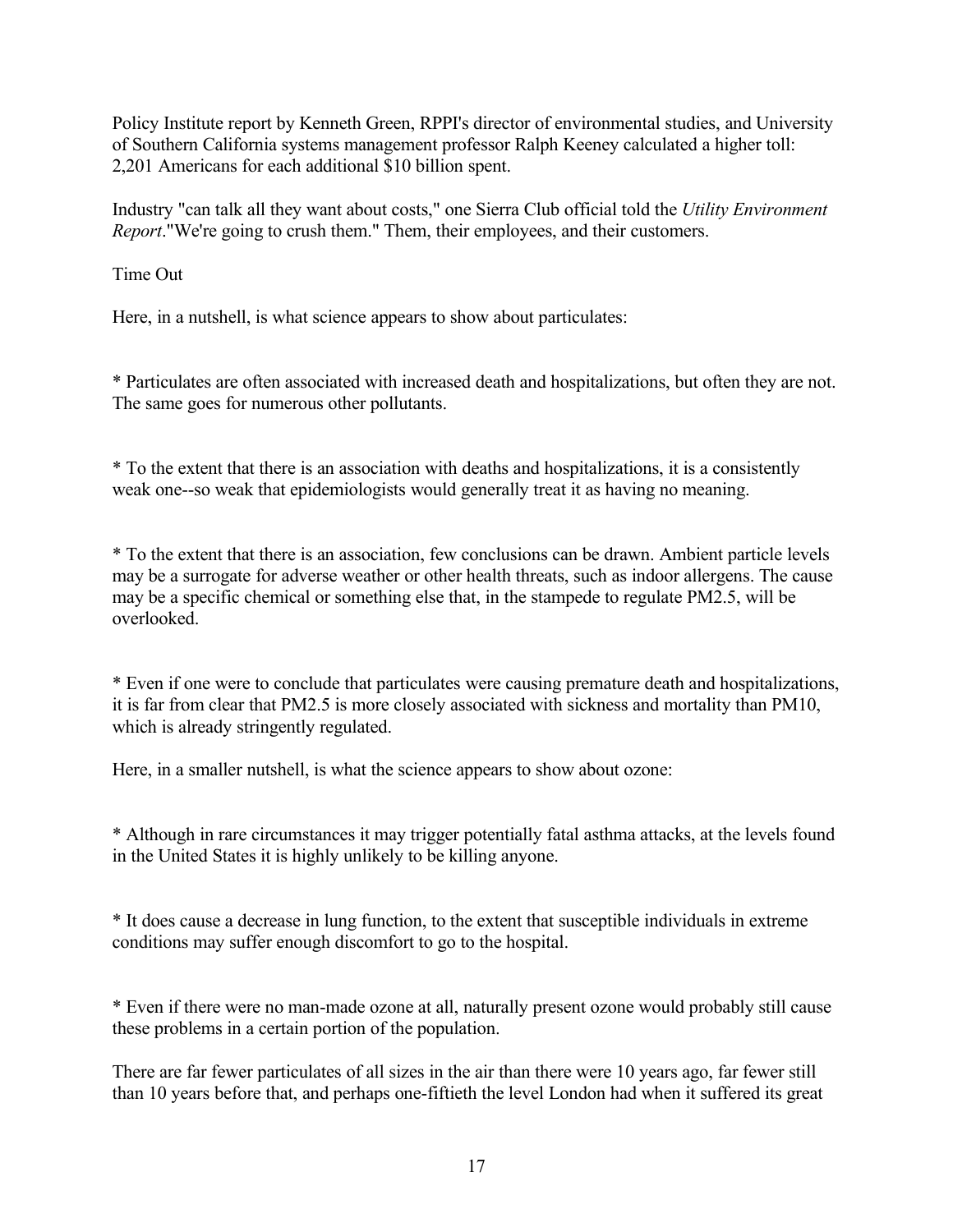1950s killer "fogs." Without a single new rule, a single new sentence uttered by Carol Browner, or a single new alarming news story, less PM10 and hence less of the PM2.5 subset will be emitted or breathed. All of this is also true for the gases that form ozone. The best that can be hoped for from the new proposed standards is that trends already in place might be accelerated.

Given all this, the case for burdening Americans with tens, maybe hundreds, of billions in costs each year for new regulations seems absurd. Indeed, the very lack of new regulation gives scientists more leeway in choosing what pollutants to research. The fiscal 1998 EPA budget allocates \$26.4 million specifically for particulate studies. "Let's take a big time out," says CASAC's McClellan. "[W]e really run a risk of prematurely identifying a new target absent of understanding what that target should be."

A reasonable solution is to go ahead and step up the PM2.5 monitoring system, including more measurements of the chemical composition of the PM2.5 particles, not just the size. Since enforcement of the EPA's proposed standards wouldn't begin until 2002 anyway, this wouldn't necessarily put us much behind schedule.

#### What Is to Be Done?

In February, Carol Browner told a Senate panel, "This has been the most extensive scientific process ever conducted by EPA for public health standards." Browner is actually quite ignorant of the science, but as we have seen, the scientific process played almost no part in the EPA's decision. Its actions are a far better illustration of public choice theory: Regulators regulate, and enforcing old regulations isn't nearly as fulfilling as proposing new ones. The EPA's actions are thus quite predictable. Indeed, this case may be the single best example of a powerful federal agency imposing a crushing regulatory burden sheerly for the sake of regulating.

For the first time the EPA is promulgating standards that its own cost-benefit analyses seem to concede cannot be met. The arrogance that Browner and the EPA have shown on this issue reflects an agency accustomed to almost completely free rein. Until recently, what the EPA promulgated became law. No fuss, no muss, no messy papers for presidents to sign. That has changed. The Congressional Review Act of 1996 gives Congress the power to "veto" agency regulations. It will have 60 days after the EPA's final promulgation to do so.

Two other provisions allow for court remedies. One is the Unfunded Mandates Reform Act, passed in 1995, which states that any regulation not dealing with national security and costing the private sector more than \$100 million in any year must have congressional approval. The other is the 1996 Small Business Regulatory Enforcement Fairness Act, which requires the EPA to convene a small business advocacy review panel. The agency arrogantly refused to follow the law's procedures, claiming that the proposed standards will not have "a significant economic impact on a substantial number of small entities" and, in any case, it won't be the EPA making the regulations, just the EPA forcing others to make them.

Among the groups that seem to think that position is absurd, and who are opposing current implementation of the standards, are the National Federation of Independent Businesses, National Small Business United, the National Black Chamber of Commerce, the National Indian Business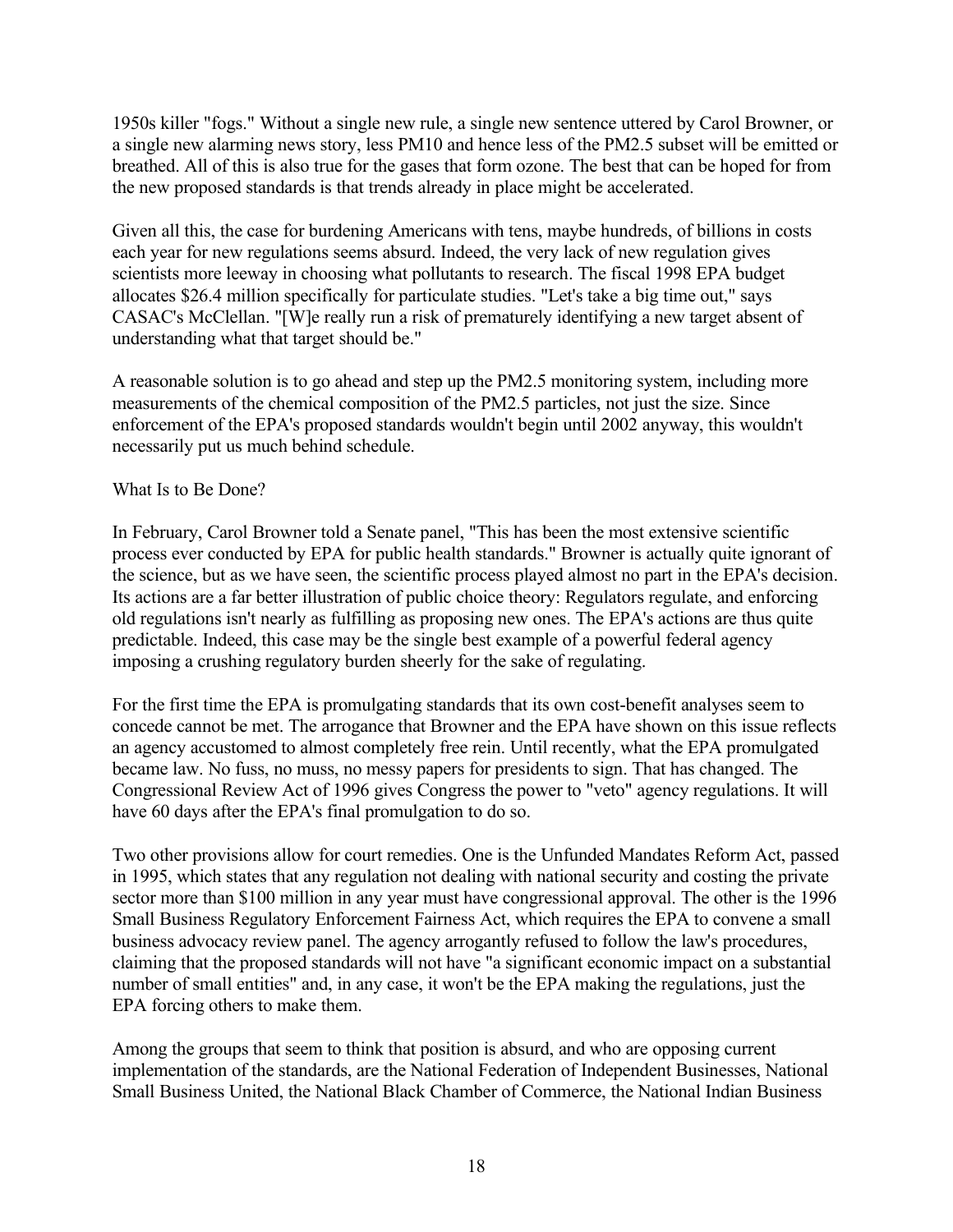Association, and the National Association of Neighborhoods. It may be the fate of the EPA standards to be tied up in the courts until the next century.

Whether Congress will invoke its "veto" cannot be predicted, but two letters sent to President Clinton offer hope. The first, from Rep. John Dingell (D.-Mich.) and 41 other Democrats, doesn't oppose the proposed standards per se but expresses concern that they "will create such controversial and impractical targets that they will undermine support for the [Clean Air] Act, even amongst its friends." The letter calls for a meeting with the president and Vice President Al Gore. The second letter goes further. Written by Rep. Rick Boucher (R-Va.) and signed by 35 Democrats and 78 Republicans, it declares, "the significant uncertainty surrounding the health benefits, costs and effects of the proposed ozone and fine particulate standards requires that the imposition of the regulations be deferred."

At stake in this encounter involving the EPA, its activist allies, and its scientific and political critics is the issue of what constitutes "pollution." The effort by dogmatists to convince us that any man-made emissions anywhere, whether or not they harm anyone or anything, must be dealt with at any price has failed. The percentage of Americans willing to pay for more environmental regulation fell from 71 percent in 1990 to 40 percent in 1994.

Most Americans are now convinced that nonharmful emissions are not pollution. The only strategy to counter this is to make us believe that *all* emissions cause harm, not just to trees or animals but to human--especially kids'--health. Thus, anything that man puts out is a pollutant. Rules that would effectively bring pollution levels down to the natural background rate in some geographic areas--as would both the EPA's proposed particulate and ozone standards--would be a final affirmation of this approach.

One scientist compared the EPA's use of science to witchcraft. Given that witchcraft's practitioners worshipped nature, his metaphor fits.

*[Michael Fumento](mailto:mfumento@compuserve.com) is a resident fellow at the American Enterprise Institute in Washington, D.C. His book* The Fat of the Land *will be published by Viking in September. He researched this article while he was* REASON *'s science correspondent under a grant from the William H. Donner Foundation.*

#### SIDEBAR ONE:

#### A Revolting Administration

Industry doesn't like the proposed EPA regulations? What's new? Many scientists think they're unsubstantiated? So what? But the EPA's proposals are so absurd that even members of the Clinton administration are objecting.

Last November, before issuing its proposals, the EPA solicited comments from other branches of the administration. In March, via a leak, many of these comments came to light. What they showed was that the EPA had gone forward with its proposed standards even though many parts of the executive branch had expressed sometimes strong disagreement with them. To quote the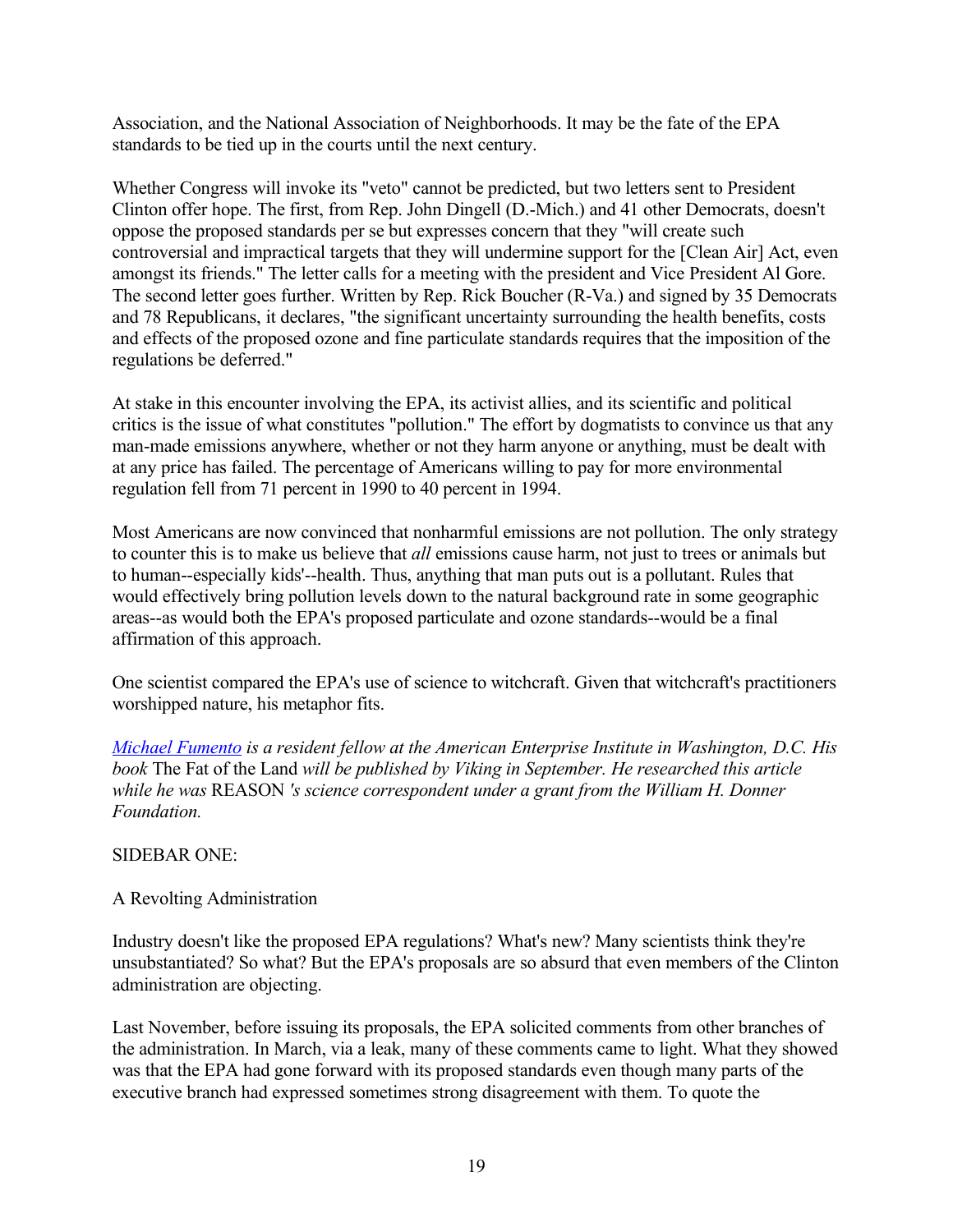Associated Press, these concerns were "only slightly less intense than the criticism from industry groups, members of Congress and state officials." Among the critics were members of the president's Council of Economic Advisers, the White House science adviser, the Commerce, Transportation, Treasury, and Agriculture departments, and the Small Business Administration. Only the Interior Department completely approved the EPA proposal.

Assistant Secretary of Transportation Frank Kruesi wrote that it was "incomprehensible that the Administration would commit to a new set of standards and new efforts to meet such standards without much greater understanding of the problem and its solutions." He also complained that the proposals would "bring a significantly larger proportion of the population and more jurisdictions under Federal oversight and procedural burdens."

The EPA claims that its proposals will have no significant impact on small businesses, but the SBA is convinced this position is absurd. "We urge the agency to rethink its position," wrote the SBA's chief counsel for advocacy, Jere Glover, who noted that it "would be a startling proposition to the small business community." The "EPA's own analysis" showed the new standards "will unquestionably fall on tens of thousands, if not hundreds of thousands, of small businesses." He wrote that at least 10 and as many as 54 different types of industries whose businesses typically have fewer than 100 employees "would face costs in excess of 10 percent of sales" due to the proposed ozone standard alone. Glover added, in bold type, "**Thus, this regulation is certainly one of the most expensive regulations, if not the most expensive regulation, faced by small businesses in ten or more years.**"

Meanwhile, a memo from the secretary of agriculture said, "We share the concerns of the Small Business Administration regarding the potential impacts of these proposals on small businesses. Can EPA address these concerns before the final rule is issued?" It could have; it didn't.

Some objectors said not enough scientific work has been done. "I find it hard to believe that we would suffer more than we would gain by taking more time for further interagency review, consensus building and additional analysis," then-White House science adviser John Gibbons wrote. Others said the science simply didn't support the EPA position. "Current data do not support clear associations of [premature mortality] effects with either fine particles (PM2.5), inhalable particles PM10 or PM15, [or] sulfate, so that causality for the observed mortality and morbidity effects cannot be established," wrote Rosina Beirbaum, acting associate director of the White House Office of Science and Technology Policy, in a memorandum. She added, "The database for actual levels of PM2.5 is also very poor, and only a handful of studies have actually studied PM2.5 effects, per se."

The rebellion didn't end with the November memoranda, nor did the EPA's efforts to squelch it. Last December, House Commerce Committee Chairman Thomas Bliley asked the Office of Information and Regulatory Affairs (OIRA), a section of the Office of Management and Budget, for a reading on the EPA's handling of the air pollution proposal. OIRA is supposed to review economic analyses that agencies are required to prepare indicating that they have regulated in the most cost-effective manner. To help this procedure along, OIRA has prepared a "best practices" document to identify procedures that will provide the best analysis of the impact of a regulation. On January 15 the committee received a document from OIRA that was generally supportive of the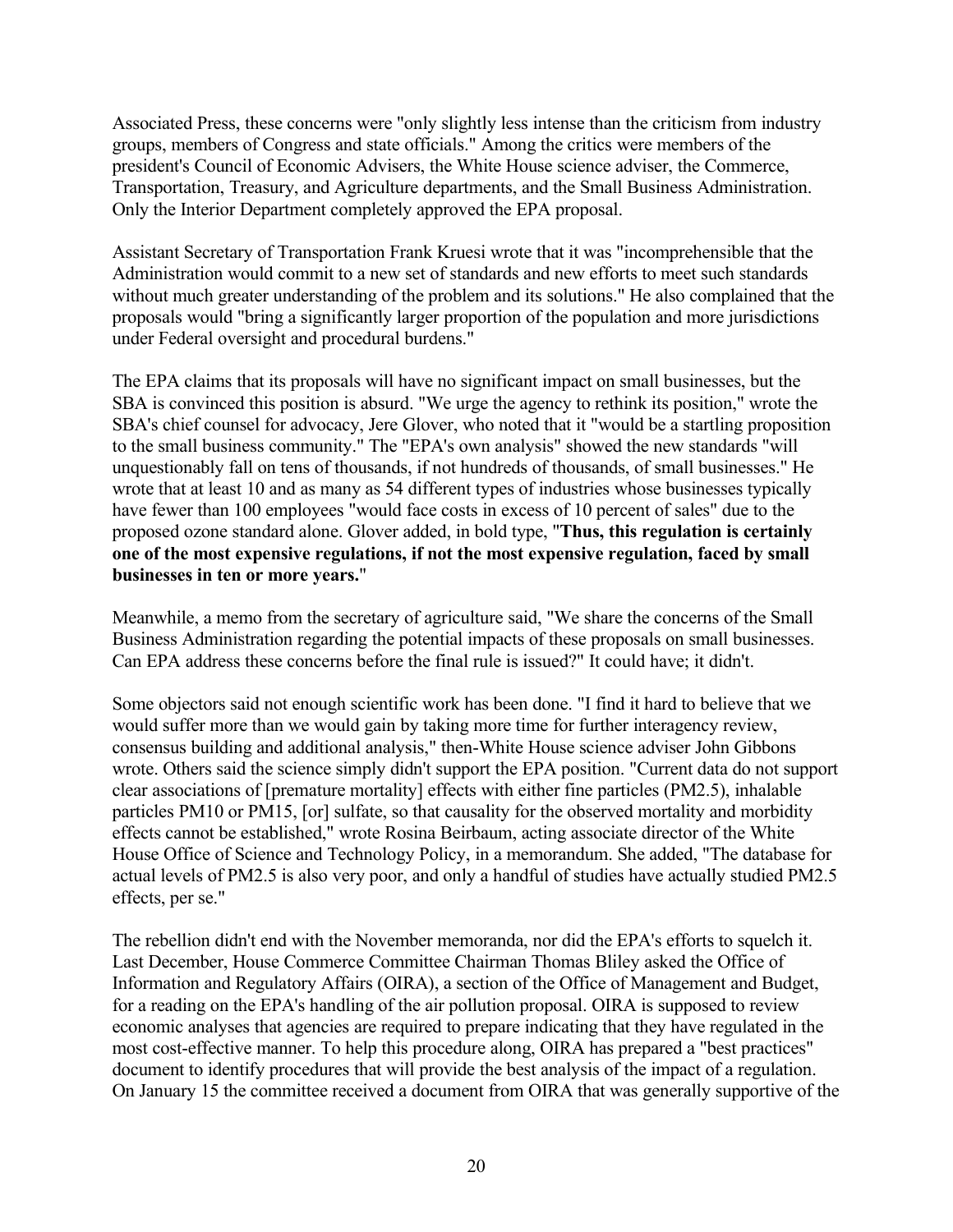EPA. But this was a revised draft. The earlier two drafts, both drawn up in early January, had horrified EPA officials.

The key sentence of the original 27-page document was, "While these analyses produce much useful information, there were several areas in which they did *not fully conform* to the principles discussed in the Best Practices document." (Emphasis added.) After reviewing the draft, an EPA deputy director within the Office of Air and Radiation, John Beale, wrote to the OMB economist in charge of the project, Art Fraas, complaining that the response placed too much emphasis on differences between the agencies and "could be very damaging" to the proposed rule change. He also repeatedly telephoned Mary Nichols, his direct boss. Prior to becoming the top air pollution official at the EPA, Nichols headed up the Natural Resources Defense Council office in Los Angeles. He urged her to pressure OIRA administrator Sally Katzen, and Nichols did so. Now under pressure from Beale and Katzen directly and Nichols indirectly, Fraas gave in.

The final draft of the report was snipped down to 12 pages. More important, the key sentence had been changed so that it now read, "While these analyses *were consistent with* the Best Practices document and produced much useful information, there were several areas where additional work would have been productive." (Emphasis added.)

That wasn't the only favor OMB was to do for the EPA. The November memoranda were not formal responses to the EPA; the formal responses required by the Administrative Procedure Act were to be submitted in March. Yet the deadline came and went, and the comments weren't turned in. "The comment period for the proposals closed Wednesday, March 12, 1997. No Executive Branch Departments or Agencies, including USDA, submitted written comments to the docket," an undated Agriculture Department memo later stated. In fact, a few agencies had made submissions, including the USDA itself. Among the official comments that squeezed through were the Pentagon's, which said the DOD "believes that the establishment of a PM2.5 [standard] as proposed would critically impact its ability to properly train military personnel" and that already current EPA ozone regulations could "limit military aircraft operations."

But most comments did not get submitted. Why not? Because the OMB stopped them. An e-mail message from Jean Vernet of the Department of Energy to other people within the department dated March 11 stated: "Based on reports from a meeting this morning with Sally Katzen, at which Dan Reicher and Kyle Simpson represented the Department, Federal agencies will not [REPEAT NOT] be transmitting comments on the EPA O3/PM [ozone and fine particle] proposals. To what extent agency comments will be entertained during a yet undefined interagency review effort is unclear." (Emphasis in original.)

"All the [department] secretary-level comments came into OMB, and there was so much discord and problems with the proposed new standards they're proposing that they didn't want to show the administration was so fractured," one USDA official told me on condition of anonymity. According to him, Katzen "said we're not going to show these fractured efforts within the administration." He adds, "Instead of handing in written documents, they've established some kind of interagency working committees to iron out problems. But they will be behind closed doors."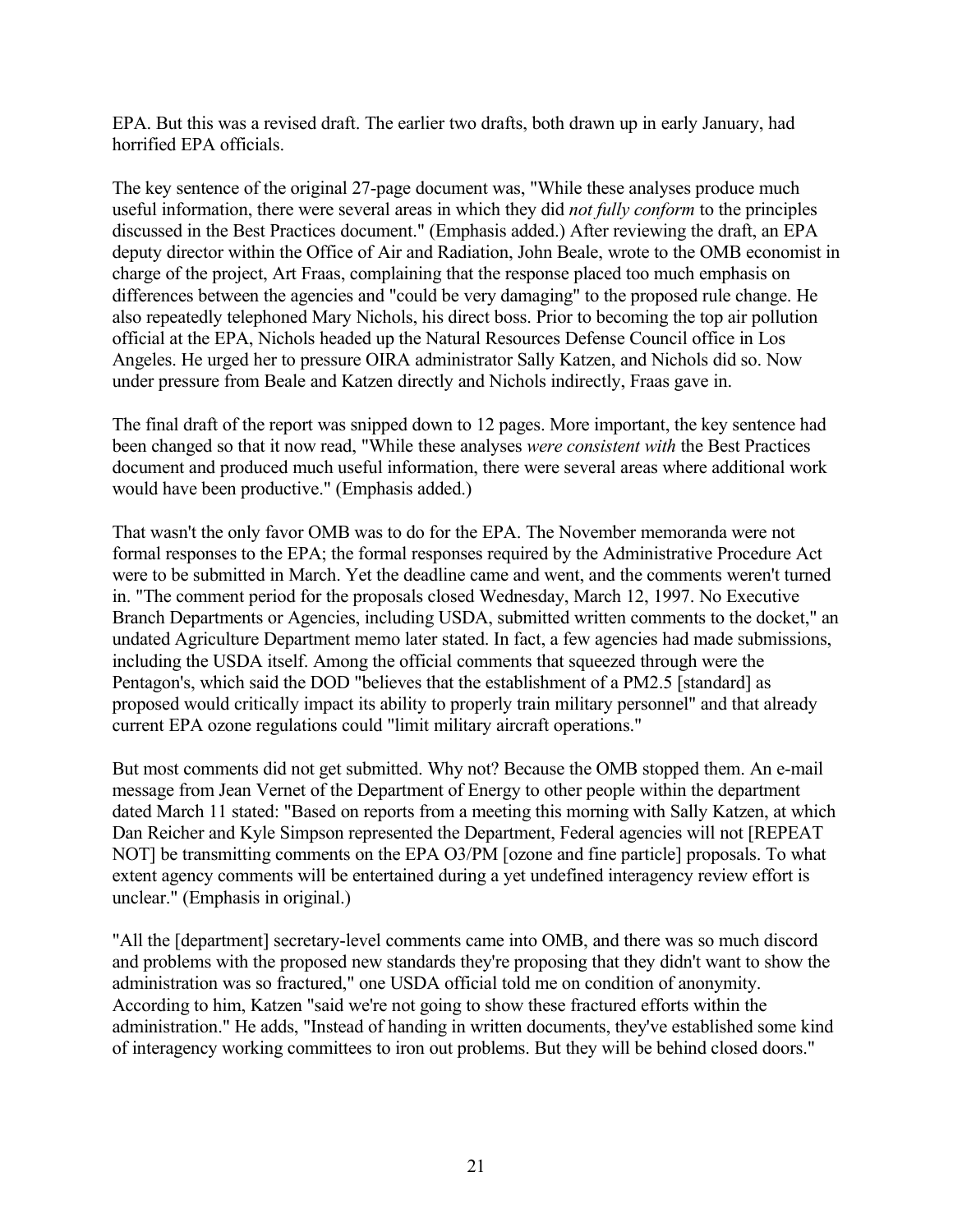His view is supported by notes I obtained from a November 11, 1996, interagency briefing on the proposed standards, written on the White House Office of Science and Technology Policy's letterhead. "NO meetings with outsiders on this matter!! If someone asks for a meeting, refer them to Sally Katzen. No one who talks to their constituents about these matters will be invited back to future meetings--this MUST be run right [as] it is a `poster child' for reg reform." (Emphasis in original.) Katzen declined to be interviewed for this article.

--M.F.

SIDEBAR TWO:

Asthma: Gasping at Straws

A panicked father rushes into the hospital gasping, asthmatic child in his arms. "Help!" cries the boy's mother. "He can't breathe!" The ad, sponsored by the Clean Air Trust in affiliation with the American Lung Association, Public Citizen, Defenders of Wildlife, and the Sierra Club, was part of a lobbying effort to support the EPA proposals. So it's not hard to guess what the culprit is.

Taking their cue from President Clinton and his wife, who couch practically all their initiatives in terms of saving endangered children, proponents of the proposed EPA standards have done likewise. "When it comes to protecting our kids, I will not be swayed," EPA's Browner dramatically intoned at a recent conference on children's health.

The child card is repeatedly played: "Hundreds of scientific studies have shown that today's air pollution levels are shortening lives and harming children," claimed the Natural Resources Defense Council in a newspaper commentary. The ALA has young people with asthma testify at press conferences in support of the EPA's proposed standards. The Sierra Club is running radio ads that use little children's voices to push the EPA proposals, saying how stricter regulation will keep them from becoming sick.

Asthma is predominantly a childhood disease. Rates are indeed rising sharply among children. Many environmentalists say this rise is from air pollution and only the white hats at the EPA can stop it. Informing us that "More than 5,000 people die every year from asthma, three times the rate of just 10 years ago," Richard Wiles of the Environmental Working Group adds that "the Clinton administration proposed new health standards for ozone and particulates."

And who are the black hats? Syndicated *New York Times* columnist Bob Herbert asked readers to choose between "the kids with asthma who have a tough time breathing whenever there is a bad air day or the powerful representatives of the oil industry, the Association of International Automobile Manufacturers, the American Bus Association, the Chemical Manufacturers Association, etc."

You can just picture some fat cigar-chomping businessman sitting on the chest of a poor little child gasping for air. The problem with that picture, though, is that as asthma incidence and deaths have been sharply rising, all the measured types of pollution--including particles and ozone--have been sharply dropping.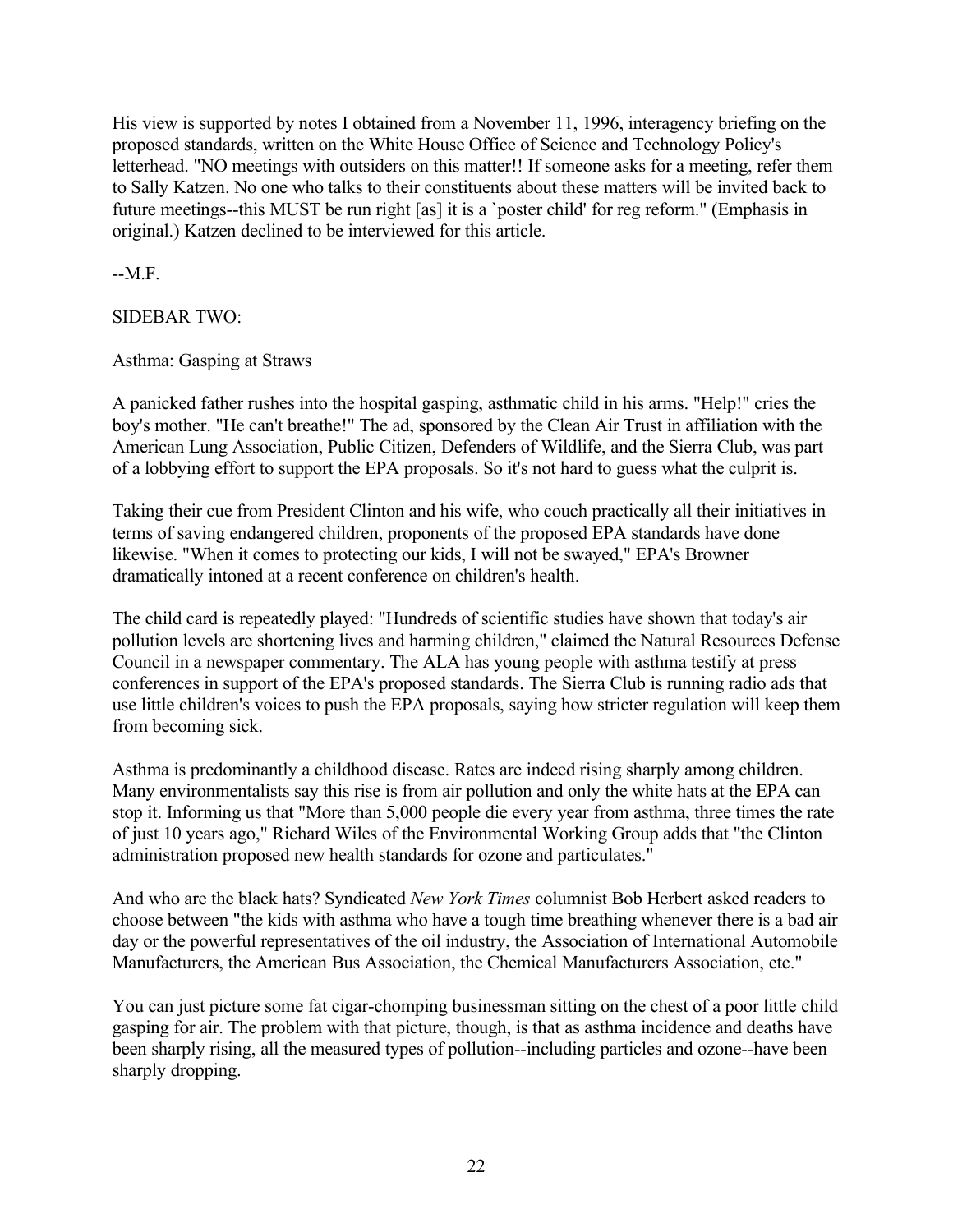Further, studies have failed to show a relationship between even high air pollution levels and asthma. A recent comparison between asthma rates in highly polluted Leipzig in what was then East Germany and the far cleaner Munich in West Germany found asthma rates lower in the East. Noting this and similar findings between squeaky-clean Sweden and polluted Poland, two researchers wrote in the January 3, 1997 issue of *Science* that these "suggest that asthma prevalence has increased because of something lacking in the urban environment, rather than through the positive actions of some toxic factor."

Shortly before that, the U.S. Centers for Disease Control and Prevention released an analysis of asthma deaths citing a previous study indicating "no evidence exists that supports the role of outdoor pollution levels as the primary factor driving" the asthma increase. Even Harvard's Douglas Dockery, whose epidemiological work the EPA has so heavily relied upon in promulgating its new standards, admitted (in a co-authored 1996 medical journal article), "There appears to be no evidence that the prevalence of asthma or asthmatic symptoms in children is associated with chronic exposure to particulate, sulfur oxide, or ozone air pollution."

Something else you often don't hear in the popular press and never hear at all from environmentalists is that the increase in asthma is entirely race-related. For white children and young adults, there has been essentially no increase. It's all among blacks, to a point where blacks between the ages of 15 and 24 now have six times the asthma death rate of whites the same age. Although there is evidence that blacks are more likely to live downwind of factories than whites, utility plant and car exhaust are spread evenly. Is air pollution bigoted? Or is the increase in asthma related to lifestyle or housing?

In May of 1997, researchers reported that the major cause of asthma in mainly black inner-city neighborhoods is neither cars nor corporations nor chemical companies, but cockroaches--that insect we all love to hate. Overall, it appears that a quarter of all asthma in these areas (which have twice the asthma rate of non-inner-city areas) is from the horrid little things.

"It's a cruel hoax to lead parents to believe their children will be protected from having asthma if only the EPA clamps down on outdoor air pollution," says biomedical scientist Robert Phalen. And don't hold your breath (as it were) waiting for a government or activist group campaign against cockroaches when groups like the Chemical Manufacturers' Association make nicer, and clearly larger, targets.

 $-MF$ 

## SIDEBAR THREE:

# All in the Family

While it's well understood that the EPA went beyond what it was required to do by the American Lung Association's successful suit, suggesting that this was a "sweetheart suit," it's less well known that the EPA regularly funnels money to the ALA and other groups that sue it. Journalist John Merline, writing in *Investor's Business Daily*, and basing his figures on the Federal Assistance Awards Data System, noted that from 1990 to 1995, the EPA gave the ALA more than \$5 million.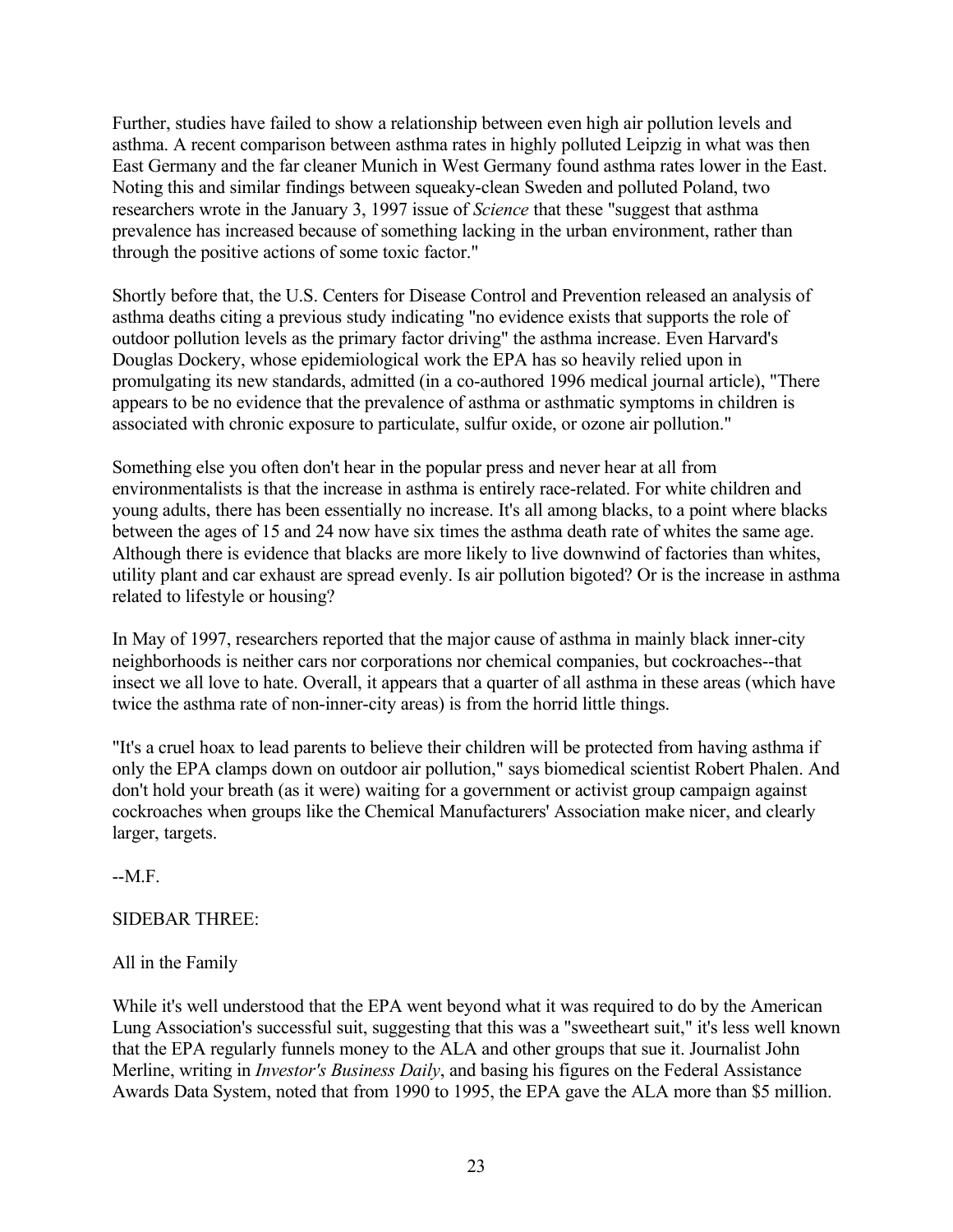Yet between 1993 and 1996, the group filed five suits against the EPA. According to Merline, the EPA gave the Natural Resources Defense Council over half a million dollars in 1995, even as the NRDC filed no fewer than 34 suits against the agency from 1993 to 1996. Indeed, the EPA even forked over \$150,000 to the NRDC to help defray the cost of the group's legal fees for suing the agency.

"If you think the EPA is upset" about these suits, a professor of environmental management at the University of Maryland told Merline, "think again. Truth be known, the EPA wants to be sued, because every time they are sued it expands the reach of the Clean Air Act." And EPA's domain in general. Both the ALA and the NRDC fired off letters to the paper, claiming that the vast majority of their EPA funding was not for suing the agency. But even if the checks weren't marked, "To sue our pants off," a dollar is a dollar. Sending a few million bucks to either group for any purpose allows them to increase funds for other purposes, including lawsuits.

Groups like the NRDC and the Environmental Working Group have been extremist since their conception. But the ALA too appears to have gone the way of many civil rights and women's rights groups. Once they accomplished their original aims, they set newer, ever more radical goals to justify their budgets. And in the last three years, the ALA has taken at least \$150,000 from a group called the Association for Responsible Thermal Treatment, which it uses to wage a campaign against cement kilns used to burn hazardous waste. This generous donor is made up of commercial hazardous waste incineration companies: the competitors of the cement kilns. The air about the ALA is dirty indeed.

In addition to handing out taxpayer money to groups that sue it, the EPA greases the palms of groups who lobby for the agency's agenda. For example, the Ozone Transport Assessment Group, which is private but has federal sponsorship, last August announced in a memorandum that the EPA would give members \$100,000 to "to support our activities," including "public service" announcements.

But probably the most effective lobbying has come from the ALA and the NRDC, in the form of studies they have presented which, they say, call for much tighter standards than even the EPA has proposed. The ALA's "Gambling with Public Health II," for example, pushes a PM standard of 18 micrograms per cubic meter rather than the EPA's 50. It says that under its own standard, over 178 million persons would live in nonattainment counties, compared to 85 million under the EPA's proposed standard. The report makes almost no effort to argue that these people really are in any danger.

The NRDC, probably the nation's most effective (some would say "rabid") environmental group, says pollution-related health problems are much worse than the EPA thinks. "Approximately 64,000 people may die prematurely from heart and lung disease each year due to particulate air pollution," and all but about 8,000 of these deaths could be prevented by adopting even tighter standards than the EPA has proposed, the NRDC claims.

It's doubtful that either the NRDC or the ALA thinks it can get the EPA to go with the standard it proposes. But is that their aim? "There's terrific pressure on [EPA] regulators because these groups say there will be almost 70,000 extra deaths a year if the EPA does nothing," says U.C.-Irvine's